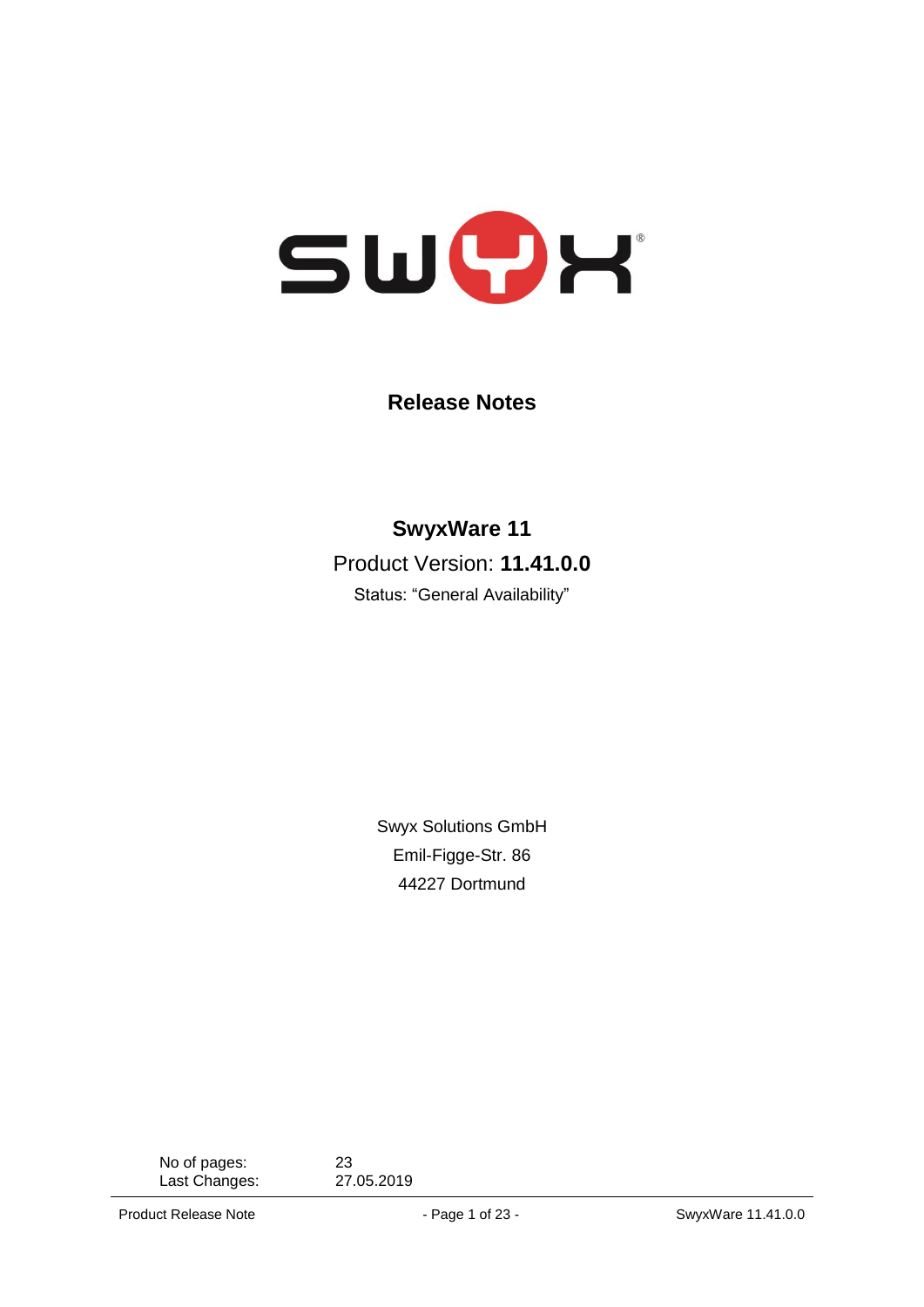# **Contents**

| 1 |        |                                                            |                    |  |  |  |  |
|---|--------|------------------------------------------------------------|--------------------|--|--|--|--|
|   | 1.1    |                                                            |                    |  |  |  |  |
|   | 1.2    |                                                            |                    |  |  |  |  |
|   | 1.3    |                                                            |                    |  |  |  |  |
| 2 |        |                                                            |                    |  |  |  |  |
| 3 |        |                                                            |                    |  |  |  |  |
| 4 |        |                                                            |                    |  |  |  |  |
|   | 4.1    |                                                            |                    |  |  |  |  |
|   | 4.1.1  |                                                            |                    |  |  |  |  |
|   | 4.1.2  |                                                            |                    |  |  |  |  |
|   | 4.1.3  |                                                            |                    |  |  |  |  |
|   | 4.1.4  |                                                            |                    |  |  |  |  |
|   | 4.1.5  |                                                            |                    |  |  |  |  |
|   | 4.1.6  |                                                            |                    |  |  |  |  |
|   | 4.1.7  |                                                            |                    |  |  |  |  |
|   | 4.1.8  |                                                            |                    |  |  |  |  |
|   | 4.1.9  |                                                            |                    |  |  |  |  |
|   | 4.1.10 |                                                            |                    |  |  |  |  |
|   | 4.1.11 |                                                            |                    |  |  |  |  |
|   | 4.1.12 |                                                            |                    |  |  |  |  |
|   | 4.1.13 |                                                            |                    |  |  |  |  |
|   | 4.2    |                                                            |                    |  |  |  |  |
|   | 4.2.1  |                                                            |                    |  |  |  |  |
|   | 4.2.2  |                                                            |                    |  |  |  |  |
|   | 4.2.3  |                                                            |                    |  |  |  |  |
|   | 4.2.4  |                                                            |                    |  |  |  |  |
|   | 4.2.5  |                                                            |                    |  |  |  |  |
|   | 4.2.6  |                                                            |                    |  |  |  |  |
|   | 4.2.7  |                                                            |                    |  |  |  |  |
|   | 4.2.8  |                                                            |                    |  |  |  |  |
|   | 4.2.9  |                                                            |                    |  |  |  |  |
|   | 4.2.10 |                                                            |                    |  |  |  |  |
|   | 4.2.11 |                                                            |                    |  |  |  |  |
|   | 4.2.12 | Technical Improvements SwyxWare 11.35.0.0 (SwyxON only) 14 |                    |  |  |  |  |
|   | 4.2.13 |                                                            |                    |  |  |  |  |
|   |        | Product Release Note<br>- Page 2 of 23 -                   | SwyxWare 11.41.0.0 |  |  |  |  |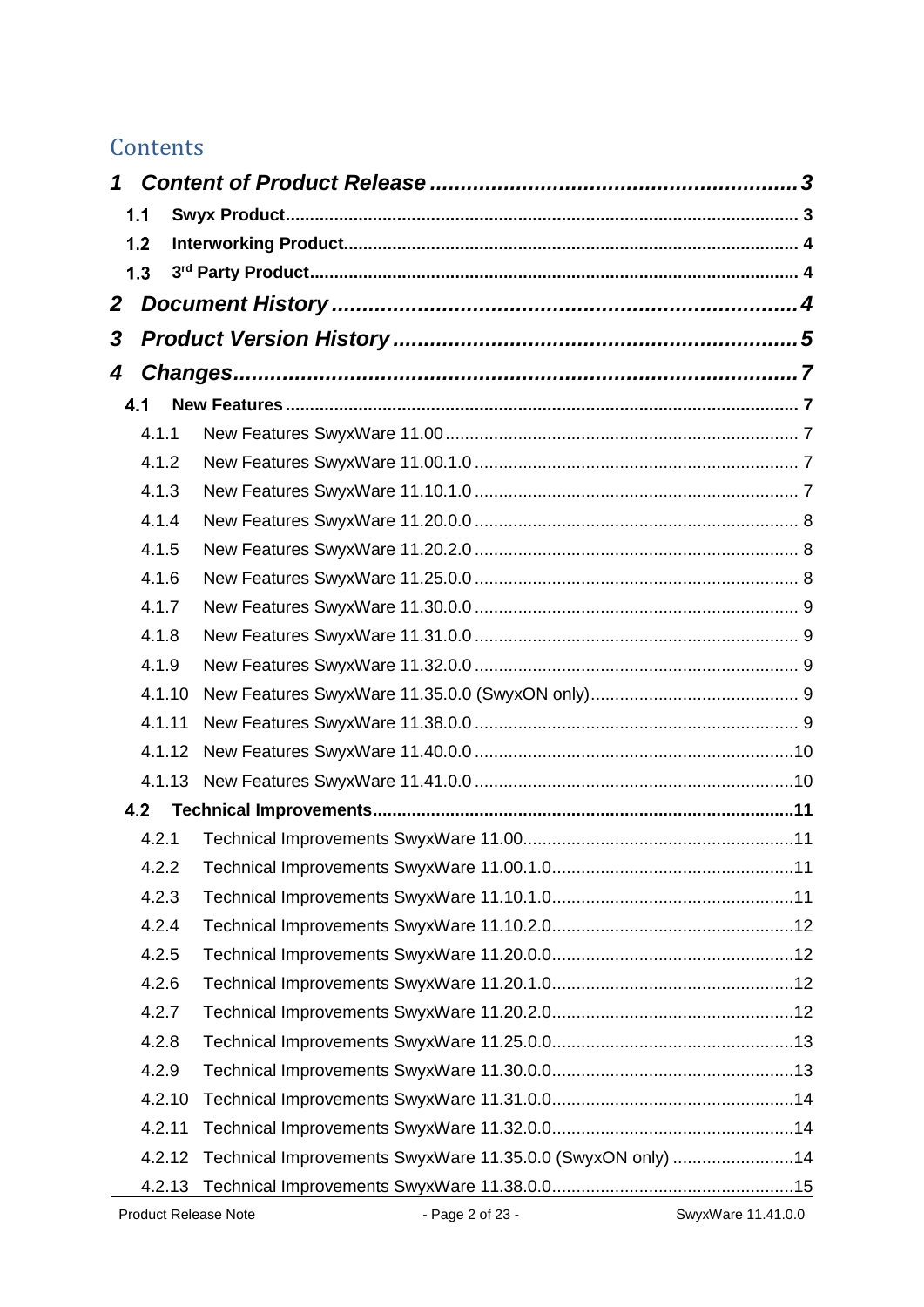| $5^{\circ}$ |     |                                                                     |  |
|-------------|-----|---------------------------------------------------------------------|--|
|             | 5.1 |                                                                     |  |
|             | 5.2 |                                                                     |  |
|             | 5.3 |                                                                     |  |
| 6           |     |                                                                     |  |
|             | 6.1 |                                                                     |  |
|             | 6.2 | Operating System Windows 7, 8.1 and Server 2012 R2 or Server 201618 |  |
|             | 6.3 |                                                                     |  |
| 7           |     |                                                                     |  |
| 8           |     |                                                                     |  |
| 9           |     |                                                                     |  |
|             |     |                                                                     |  |
|             |     |                                                                     |  |
|             |     |                                                                     |  |

# <span id="page-2-1"></span><span id="page-2-0"></span>**1 Content of Product Release**

## *Swyx Product*

| <b>Component</b>                       | <b>Filename</b>                        | <b>Version/Build</b> |
|----------------------------------------|----------------------------------------|----------------------|
| <b>Server</b>                          | Setup.msi                              | 11.41.13018.0        |
|                                        | Setup.cab                              |                      |
|                                        | Unattended.xml                         |                      |
| <b>Administration</b>                  | Admin32.msi                            | 11.41.13018.0        |
|                                        | Admin64.msi                            |                      |
| Swyxlt!                                | Swyxlt!32.msi                          | 11.41.13018.0        |
|                                        | Swyxlt!64.msi                          |                      |
| Notification<br>Push<br>Ser-<br>vice   | PushNotification.msi                   | 1.0.17               |
| <b>SwyxPLUS</b><br><b>VisualGroups</b> | SwyxPLUSVisualGroupsIn-<br>staller.exe | 1.1.2                |
| <b>SwyxControlCenter</b>               | SwyxControlCenter.msi                  | 11.40.3428.0         |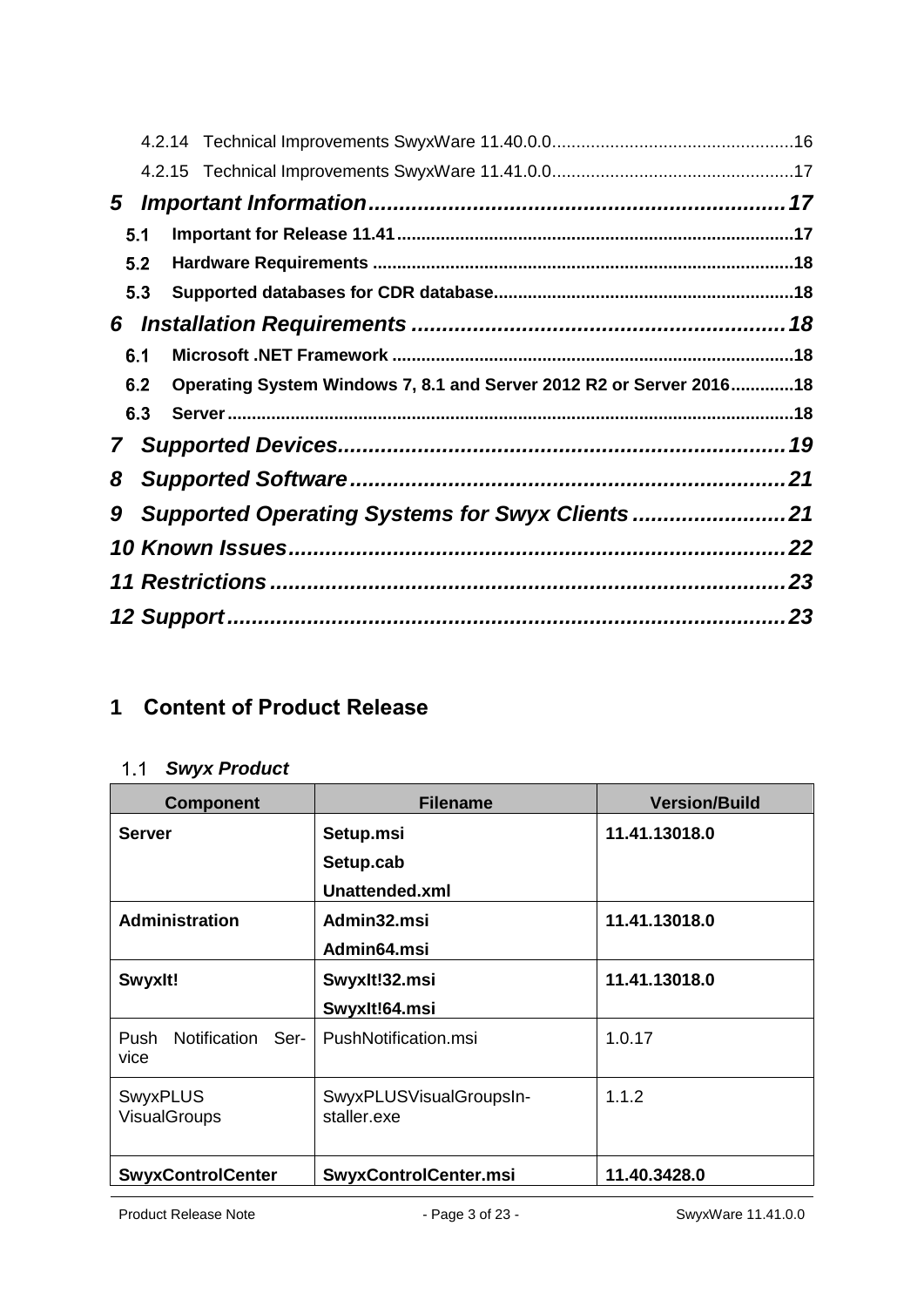# <span id="page-3-0"></span>*Interworking Product*

| <b>Component</b> | <b>Filename</b>                                                   | <b>Version/Build</b> |
|------------------|-------------------------------------------------------------------|----------------------|
| work             | Microsoft NET Frame-   NDP472-KB4054530-x86-x64-<br>AIIOS-ENU.exe | l v4.7.2 or newer    |

#### <span id="page-3-1"></span>*3 rd Party Product*

| <b>Component</b> | <b>Filename</b> | <b>Version/Build</b> |
|------------------|-----------------|----------------------|
| Lotus/IBM Notes  |                 | 9.0.1                |

# <span id="page-3-2"></span>**2 Document History**

| <b>Version</b> | <b>Date</b> | <b>Remarks</b>                                                                                       | <b>Editor</b>        |
|----------------|-------------|------------------------------------------------------------------------------------------------------|----------------------|
| 1.0            | 26.09.2017  | Product release SwyxWare 11 as General<br>Availability                                               | <b>Product Owner</b> |
| 1.1            | 06.11.2017  | Product release SwyxWare 11.00.1.0 as<br><b>General Availability</b>                                 | <b>Product Owner</b> |
| 1.2            | 19.12.2017  | Product release SwyxWare 11.10.1.0 as<br><b>General Availability</b>                                 | <b>Product Owner</b> |
| 1.3            | 01.03.2018  | Product release SwyxWare 11.10.2.0 as<br><b>Limited Availability</b>                                 | <b>Product Owner</b> |
| 1.4            | 24.05.2018  | Product release SwyxWare 11.20.0.0 as<br><b>General Availability</b>                                 | <b>Product Owner</b> |
| 1.5            | 01.06.2018  | Product release SwyxWare 11.20.0.0 with<br>Administration 11.15.0.0<br>General<br>as<br>Availability | <b>Product Owner</b> |
| 1.6            | 13.06.2018  | Product release SwyxWare 11.20.0.0 with<br>Administration 11.15.0.0 as Limited Avail-<br>ability     | <b>Product Owner</b> |
| 1.7            | 11.07.2018  | Product release SwyxWare 11.20.2.0 as<br><b>General Availability</b>                                 | <b>Product Owner</b> |
| 1.8            | 07.09.2018  | Product release SwyxWare 11.25.0.0 as<br><b>General Availability</b>                                 | <b>Product Owner</b> |
| 1.9            | 19.09.2018  | Product release SwyxWare 11.30.0.0 as<br><b>General Availability</b>                                 | <b>Product Owner</b> |
| 2.0            | 03.10.2018  | Product release SwyxWare 11.31.0.0 as<br><b>General Availability</b>                                 | <b>Product Owner</b> |
| 2.1            | 02.11.2018  | Product release SwyxWare 11.32.0.0 as<br><b>General Availability</b>                                 | <b>Product Owner</b> |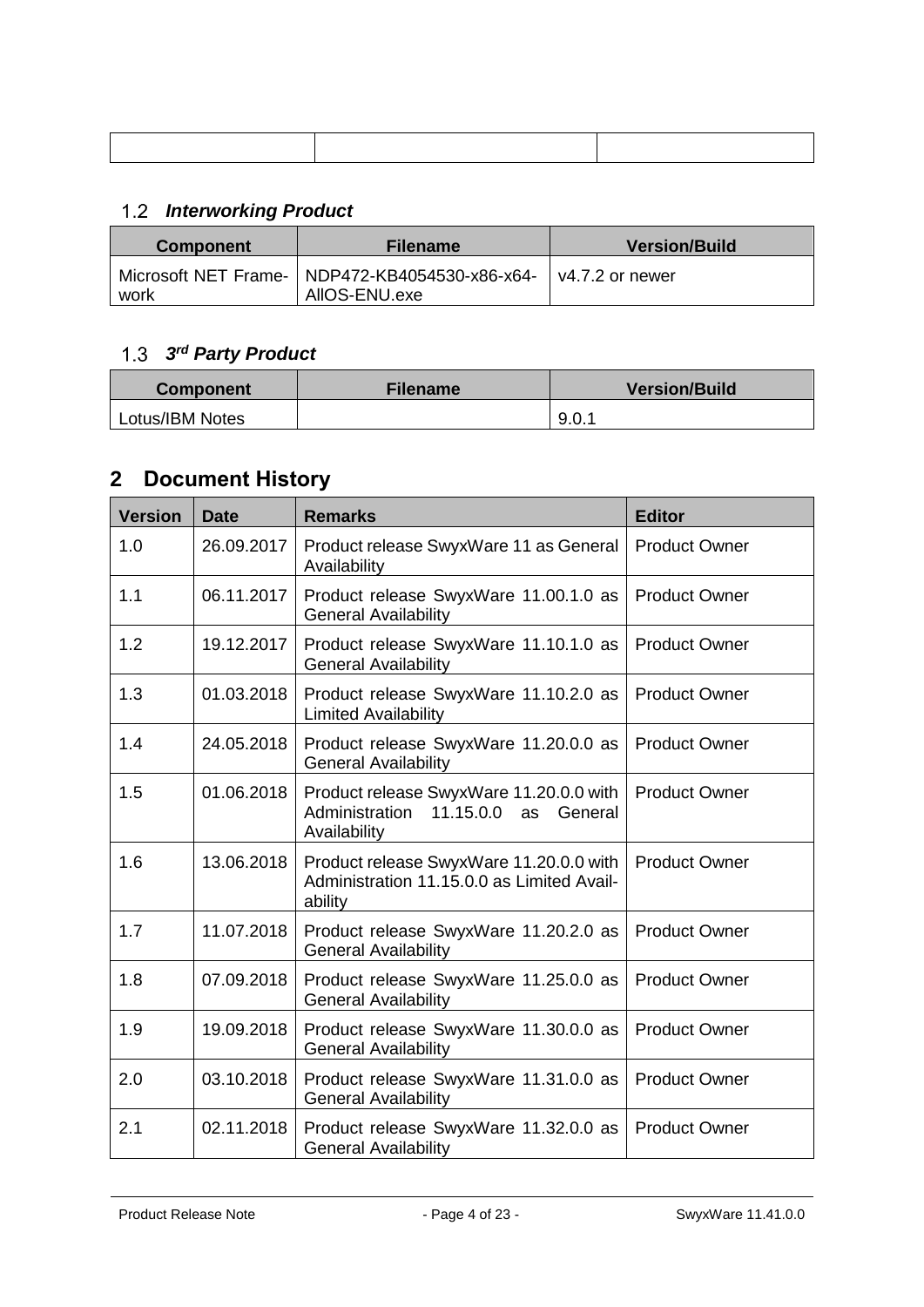| 2.2 |            | 19.11.2018   Product release SwyxWare 11.35.0.0 as   Product Owner<br>General Availability (SwyxON only) |  |
|-----|------------|----------------------------------------------------------------------------------------------------------|--|
| 2.3 |            | 20.02.2019   Product release SwyxWare 11.38.0.0 as   Product Owner<br><b>General Availability</b>        |  |
| 2.4 |            | 24.04.2019   Product release SwyxWare 11.40.0.0 as   Product Owner<br><b>General Availability</b>        |  |
| 2.5 | 27.05.2019 | Product release SwyxWare 11.41.0.0 as   Product Owner<br><b>General Availability</b>                     |  |

# <span id="page-4-0"></span>**3 Product Version History**

| <b>Version</b>        | <b>Date</b> | <b>Remarks</b>                                                        | <b>Editor</b>        |
|-----------------------|-------------|-----------------------------------------------------------------------|----------------------|
| SwyxWare<br>11        | 26.09.2017  | Release Version 11,00,0,0                                             | <b>Product Owner</b> |
| SwyxWare<br>11.00.1.0 | 06.11.2017  | Release Version 11,00.1.0                                             | <b>Product Owner</b> |
| SwyxWare<br>11.10.1.0 | 19.12.2017  | Release Version 11.10.1.0                                             | <b>Product Owner</b> |
| SwyxWare<br>11.10.2.0 | 01.03.2018  | Release Version 11.10.2.0                                             | <b>Product Owner</b> |
| SwyxWare<br>11.20.0.0 | 24.05.2018  | Release Version 11,20.0.0                                             | <b>Product Owner</b> |
| SwyxWare<br>11.20.0.0 | 01.06.2018  | Release Version 11,20.0.0<br>with Administration Version<br>11.15.0.0 | <b>Product Owner</b> |
| SwyxWare<br>11.20.1.0 | 13.06.2018  | Release Version 11.20.1.0<br>with Administration Version<br>11.15.0.0 | <b>Product Owner</b> |
| SwyxWare<br>11.20.2.0 | 11.07.2018  | Release Version 11,20,2,0                                             | <b>Product Owner</b> |
| SwyxWare1<br>1.25.0.0 | 07.09.2018  | Release Version 11.25.0.0                                             | <b>Product Owner</b> |
| SwyxWare1<br>1.30.0.0 | 19.09.2018  | Release Version 11.30.0.0                                             | <b>Product Owner</b> |
| SwyxWare1<br>1.31.0.0 | 04.10.2018  | Release Version 11,31,0,0                                             | <b>Product Owner</b> |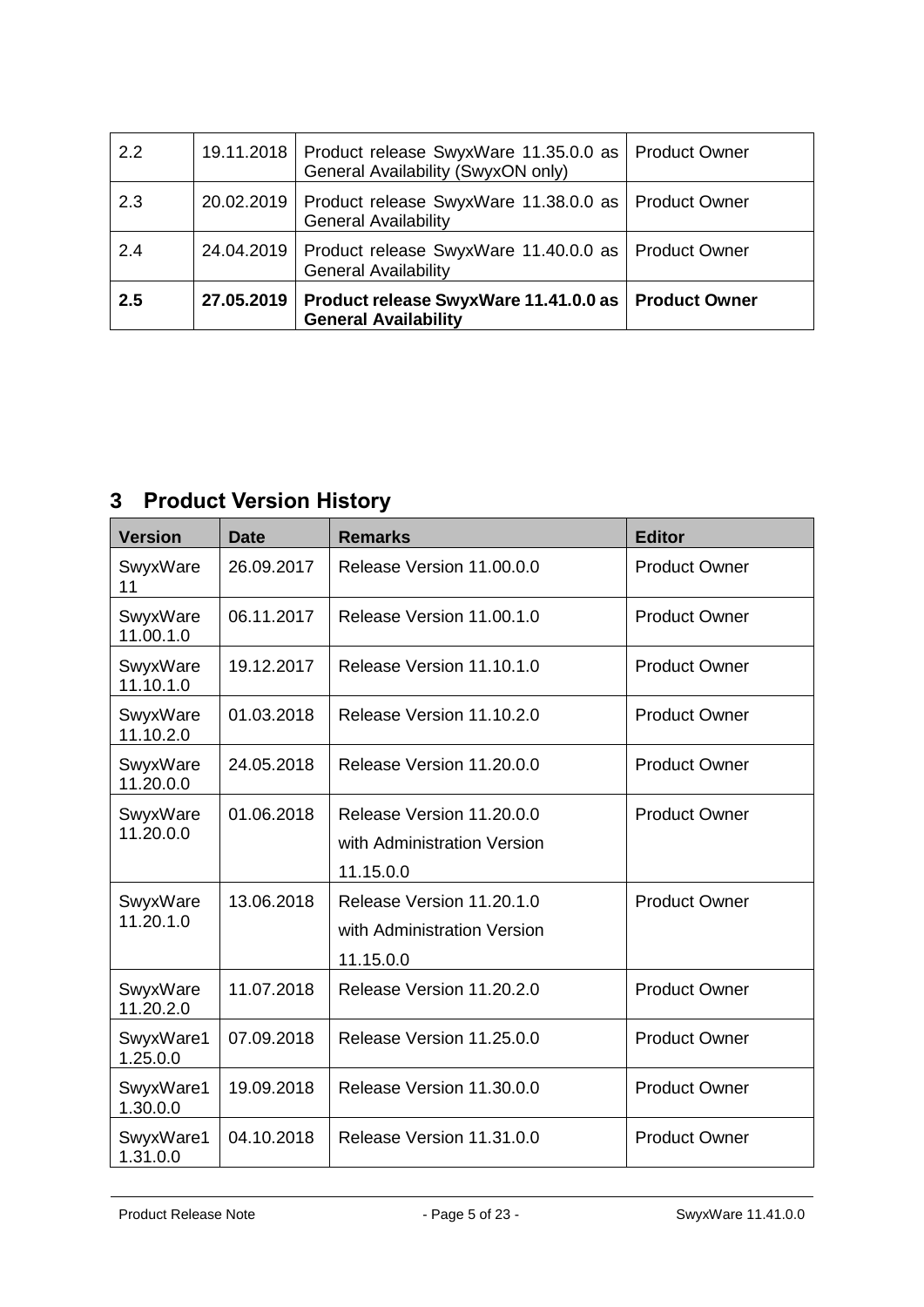| SwyxWare1<br>1.32.0.0        | 02.11.2018 | Release Version 11.32.0.0                  | <b>Product Owner</b> |
|------------------------------|------------|--------------------------------------------|----------------------|
| SwyxWare1<br>1.35.0.0        | 19.11.2018 | Release Version 11.35.0.0 (SwyxON<br>only) | <b>Product Owner</b> |
| SwyxWare1<br>1.38.0.0        | 20.02.2019 | Release Version 11,38,0,0                  | <b>Product Owner</b> |
| SwyxWare1<br>1.40.0.0        | 24.04.2019 | Release Version 11.40.0.0                  | <b>Product Owner</b> |
| <b>SwyxWare</b><br>11.41.0.0 | 27.05.2019 | Release Version 11.41.0.0                  | <b>Product Owner</b> |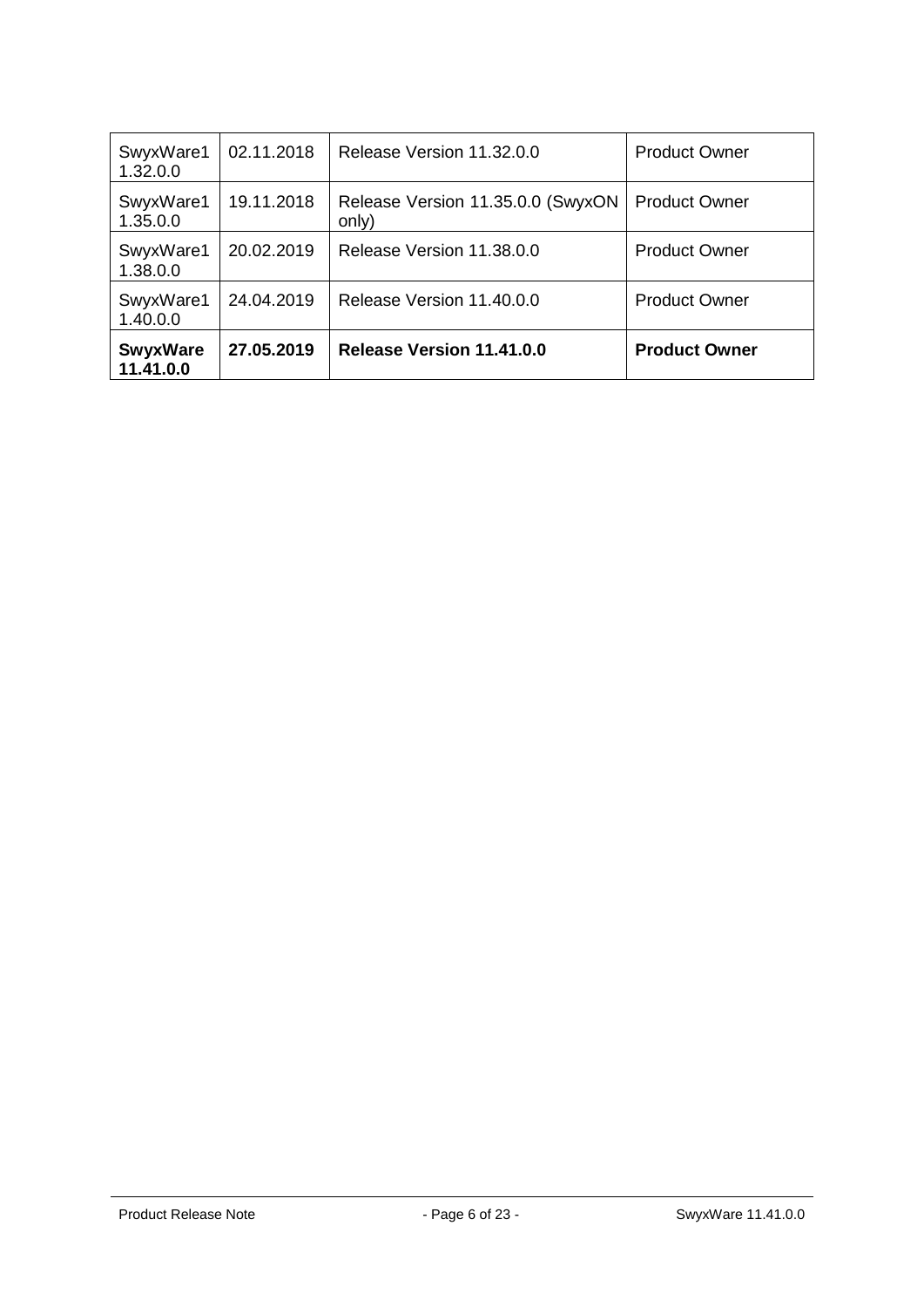# <span id="page-6-1"></span><span id="page-6-0"></span>**4 Changes**

#### *New Features*

| Feature                             | Summary                                                                                      |
|-------------------------------------|----------------------------------------------------------------------------------------------|
| SwyxPhones L6X                      | New Phones types L62, L64 and L66 with new firmware are inte-<br>grated now.                 |
| SwyxPLUS Visu-<br>alGroups          | Provides an intelligent, visual queuing functionality for SwyxWare.                          |
| <b>Push Notification</b><br>Service | Enables push notifications and Call-Kit Integration for "Swyx Mobile"<br>for $iOS''(v2.0.0)$ |
| Configuration Plan-<br>ner          | Central Webservice to predefine and export a SwyxWare configuration.                         |
| <b>Property Cloning</b>             | Cloning properties of a user to a group of users.                                            |
| Swyxlt! HD and<br><b>UHD Skins</b>  | New Skins for high resolution displays.                                                      |

# <span id="page-6-2"></span>*4.1.1 New Features SwyxWare 11.00*

## <span id="page-6-3"></span>*4.1.2 New Features SwyxWare 11.00.1.0*

| Feature                           | Summary                                                                                                                                                                                                                                                                                                                                        |
|-----------------------------------|------------------------------------------------------------------------------------------------------------------------------------------------------------------------------------------------------------------------------------------------------------------------------------------------------------------------------------------------|
| Automatic data-<br>base rebuilder | The update check tool for the SwyxWare database is now included<br>in the setup. In a case of updating a SwyxWare with an initial instal-<br>lation version 6.xx or older it is in rare circumstances is possible that<br>the database will be corrupted. This version automatically corrects<br>the database error during the update process. |
| 131351                            | According to RFC 3311, 5.2, a new SDP offer which has to be an-<br>swered by a SDP answer.                                                                                                                                                                                                                                                     |

### <span id="page-6-4"></span>*4.1.3 New Features SwyxWare 11.10.1.0*

| Feature                                               | Summary                                                                                                                               |
|-------------------------------------------------------|---------------------------------------------------------------------------------------------------------------------------------------|
| <b>Push Notifications</b><br>for Android              | Integration of the Push Notification service for Android devices.                                                                     |
| SwyxExpress: New<br><b>GUI script</b>                 | New installation GUI for SwyxExpress.                                                                                                 |
| New Firmware for<br>L615, L640, L660                  | Version V3 R0.40.0                                                                                                                    |
| New Firmware for<br>L62, L64, L66                     | <b>Version V1 R1.13.0</b>                                                                                                             |
| Support of multi-<br>colour LEDs for<br>L62, L64, L66 | - use different LED colors to display presence state for speed dial<br>keys<br>- use different LED colors for line keys<br>- hold kev |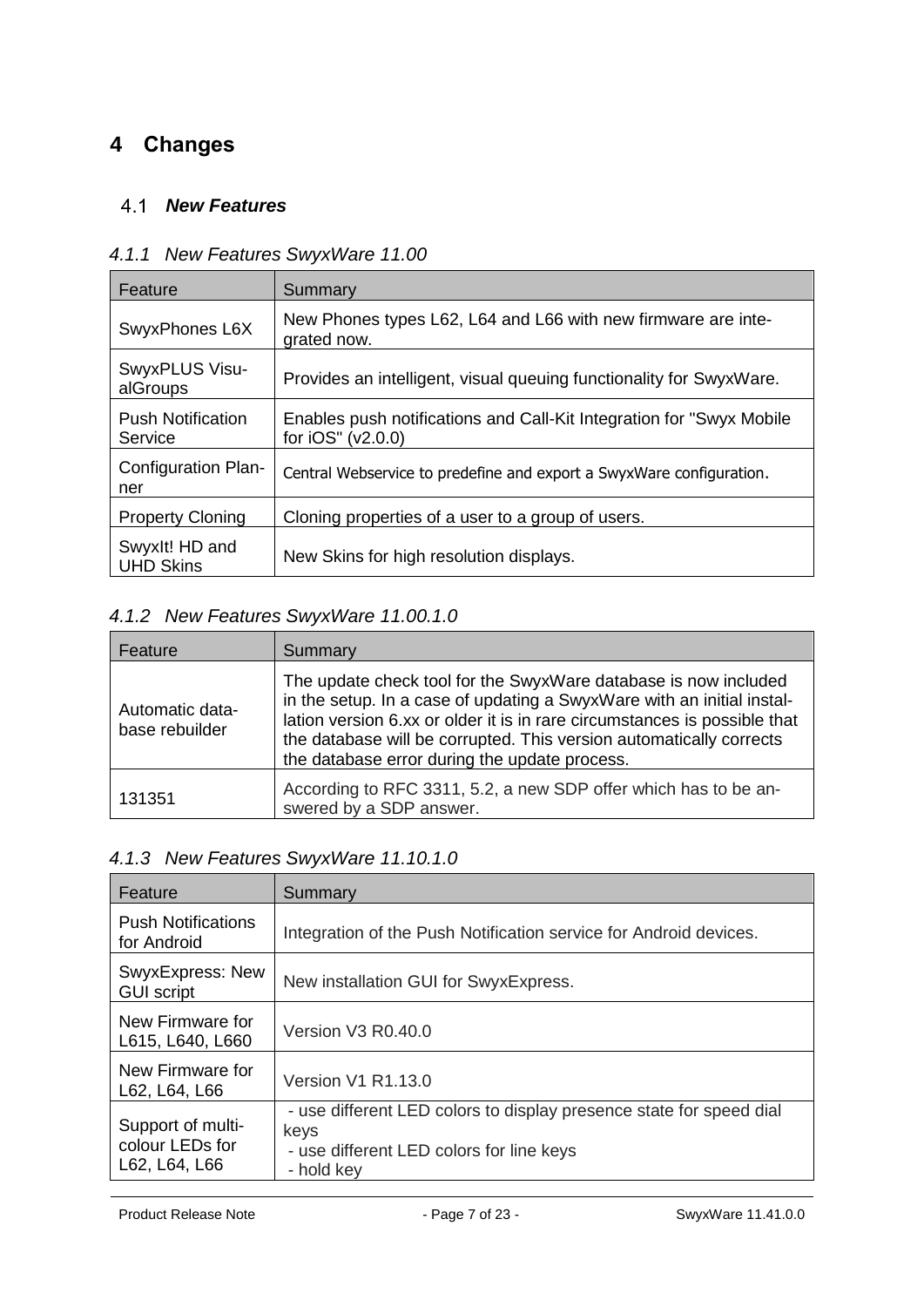| Windows 10 Up-<br>date                                                 | Windows 10 Fall Creators Update supported                                                                                                                                         |
|------------------------------------------------------------------------|-----------------------------------------------------------------------------------------------------------------------------------------------------------------------------------|
| <b>Swyx Connector</b><br>for Skype for Busi-<br>ness enhance-<br>ments | Usable in Windows Terminal Server environments.<br>Direct Swyx dial of the Skype for Business- and Outlook Contacts.<br>Indicate the correct call state amongst all participants. |

## <span id="page-7-0"></span>*4.1.4 New Features SwyxWare 11.20.0.0*

| Feature                             | Summary                                                                                                                            |
|-------------------------------------|------------------------------------------------------------------------------------------------------------------------------------|
| GDPR (DSGVO)<br>compliance          | <b>CDR regarding GDPR compliant</b>                                                                                                |
| GDPR (DSGVO)<br>compliance          | Server Log file and change log regarding GDPR compliant. Configu-<br>ration of Log file GDPR compliant.                            |
| GDPR (DSGVO)<br>compliance          | Add GDPR (DSGVO) to documentation                                                                                                  |
| GDPR (DSGVO)<br>compliance          | Swyxlt! Log file Regarding GDPR compliant                                                                                          |
| <b>VisualGroups</b>                 | Latest OCX file included in SwyxIt! Client setup                                                                                   |
| <b>Push Notification</b><br>Service | New version 1.0.14<br>Fixed: No DNS caching for http2<br>Fixed: Start new log file each day<br>Fixed: PN Service crashes sometimes |

# <span id="page-7-1"></span>*4.1.5 New Features SwyxWare 11.20.2.0*

| Feature                                              | Summary                         |
|------------------------------------------------------|---------------------------------|
| <b>Swyx Connector</b><br>for Skype for Busi-<br>ness | New improvements and bug fixing |

# <span id="page-7-2"></span>*4.1.6 New Features SwyxWare 11.25.0.0*

| Feature                                | Summary                                                                                                                                                                                     |
|----------------------------------------|---------------------------------------------------------------------------------------------------------------------------------------------------------------------------------------------|
| Yealink<br>phones                      | Support of Yealink SIP T4xS Desk phones with Swyx Server feature<br>(License "Feature Pack for certified SIP phones" is required)                                                           |
| Swyx Control<br>Center (SCC)           | Comfortable administration of the certain SwyxWare server settings in-<br>cluding of certified SIP Phones Online Help:<br>http://help.swyx.com/controlcenter/1.00/web/Swyx/en-US/index.html |
| <b>SIP Provider</b><br><b>Profiles</b> | Additional SIP Service Provider Profiles: NetCom BW, Peoplefone,<br>Serveurcom, Net-cloud                                                                                                   |
| UPN login                              | New additional authentication option for users through a Unique Principal<br>Name.<br>http://help.swyx.com/11.25/Administration/Swyx/en-                                                    |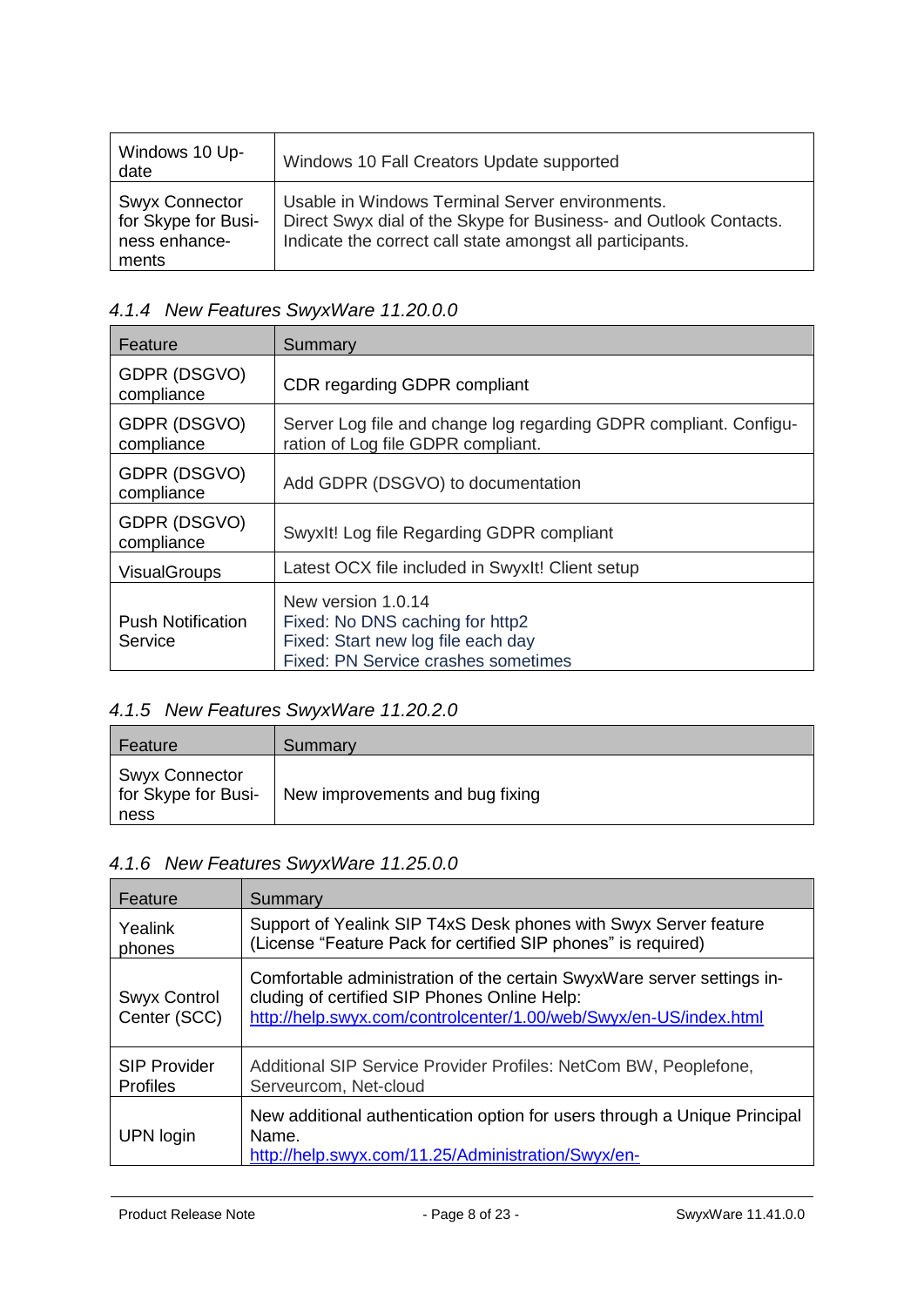| US/index.html#page/help%2Fchap_userconfiguration.12.08.html%23 |
|----------------------------------------------------------------|
|                                                                |

#### <span id="page-8-0"></span>*4.1.7 New Features SwyxWare 11.30.0.0*

| Feature                             | Summary                                                                                                                                                                                                                                                        |
|-------------------------------------|----------------------------------------------------------------------------------------------------------------------------------------------------------------------------------------------------------------------------------------------------------------|
| <b>Swyx Control</b><br>Center (SCC) | Comfortable administration of the certain SwyxWare server settings in-<br>cluding of certified SIP Phones extended by the configuration of CDRs,<br>Groups and Locations.<br>Online Help:<br>http://help.swyx.com/controlcenter/1.00/web/Swyx/en-US/index.html |

#### <span id="page-8-1"></span>*4.1.8 New Features SwyxWare 11.31.0.0*

| Feature                             | Summary                                                                       |
|-------------------------------------|-------------------------------------------------------------------------------|
| <b>Swyx Control</b><br>Center (SCC) | The handling of the CDR settings and download was improved and ex-<br>tended. |
| Improvements                        | http://help.swyx.com/controlcenter/1.00/web/Swyx/en-US/index.html             |

#### <span id="page-8-2"></span>*4.1.9 New Features SwyxWare 11.32.0.0*

| Feature                        | Summary                                                                                                                                                                                                   |
|--------------------------------|-----------------------------------------------------------------------------------------------------------------------------------------------------------------------------------------------------------|
| Push Notifica-<br>tion Service | New version 1.0.17<br>Fixed: improved reachability in case of network switches                                                                                                                            |
| Yealink<br>phones              | Support of TAP certified Yealink Conference Phones (Certification pend-<br>ing, announcement on the third-party section of swyx.com)<br>Required License: "SwyxPLUS Feature Pack for Certified SIPPhones" |

## <span id="page-8-3"></span>*4.1.10 New Features SwyxWare 11.35.0.0 (SwyxON only)*

| Feature                            | Summary                                                                             |
|------------------------------------|-------------------------------------------------------------------------------------|
| <b>Intersite Pres-</b><br>ence     | Intersite Presence signalling in hybrid scenario (SwyxWare on premises<br>+ SwyxON) |
|                                    | [Requires On Premises installation of SwyxWare 11.31.0.0 or higher]                 |
| <b>Stability En-</b><br>hancements | SwyxOn related stability Enhancements                                               |

#### <span id="page-8-4"></span>*4.1.11 New Features SwyxWare 11.38.0.0*

| Feature                      | Summary                                                                                                                                                                                                 |
|------------------------------|---------------------------------------------------------------------------------------------------------------------------------------------------------------------------------------------------------|
| <b>Swyx Meeting</b>          | Possibility to use Swyx Meeting as new collaboration method out of<br>Swyxlt!                                                                                                                           |
| Swyxlt! Up-<br>date Notifier | Administrator ruled possibility to inform SwyxIt! users about the availabil-<br>ity of new Swyxlt! versions and offer a direct link to install the new ver-<br>sion (needs activation by administrator) |
| Windows<br>Server 2019       | Support of Windows Server 2019                                                                                                                                                                          |

Product Release Note  $\overline{P}$  - Page 9 of 23 - SwyxWare 11.41.0.0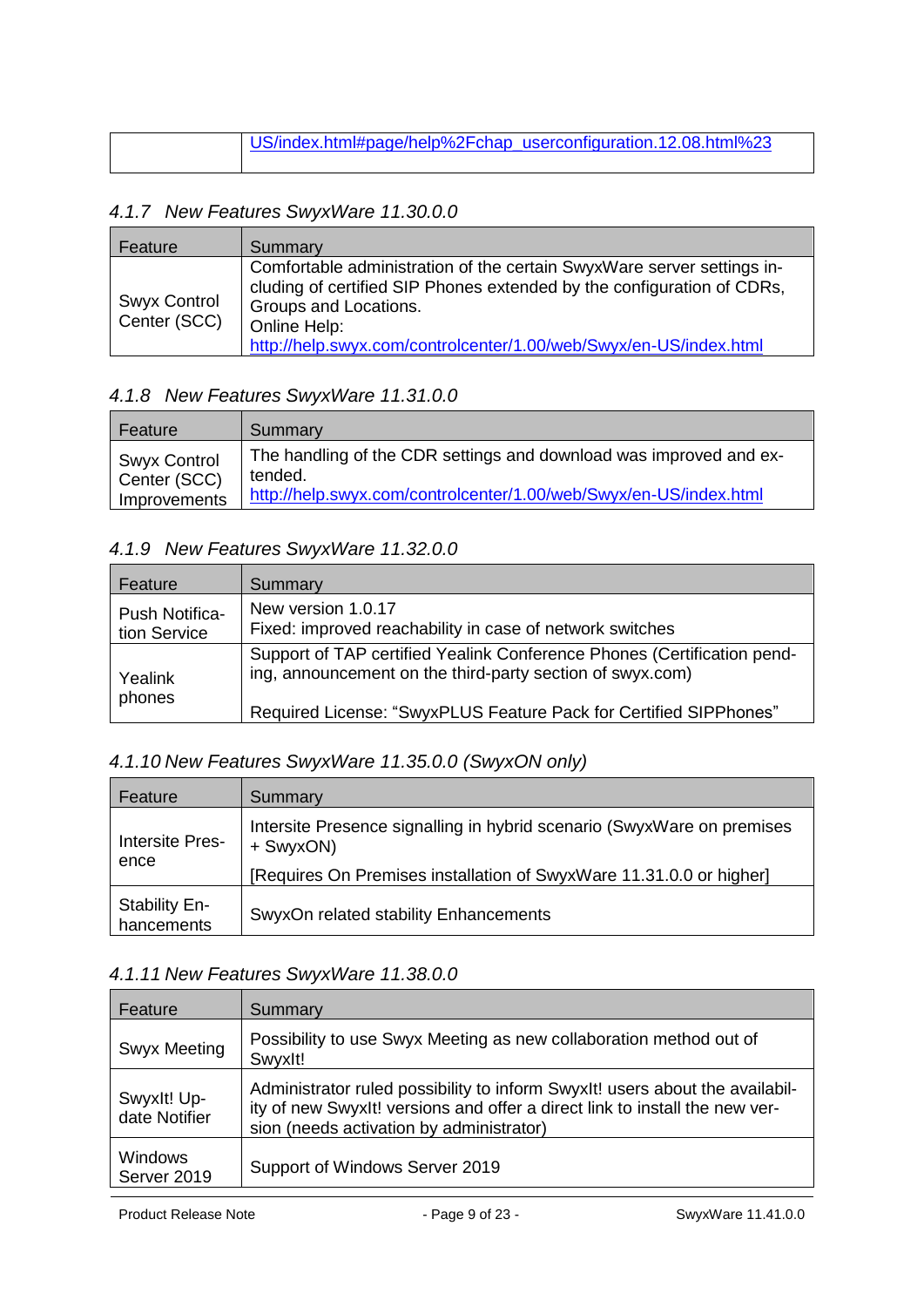### <span id="page-9-0"></span>*4.1.12 New Features SwyxWare 11.40.0.0*

#### (Note: Due to critical Issues Release was recalled on 2019-05-07)

| <b>Feature</b>                | <b>Summary</b>                                                                                                                                                                                                                                                                          |
|-------------------------------|-----------------------------------------------------------------------------------------------------------------------------------------------------------------------------------------------------------------------------------------------------------------------------------------|
| P-Early Media                 | P-Early-Media is a SIP header defined in RFC 5009. This header is<br>used to authorize and control early media flows in interconnected SIP<br>between<br><b>PBX</b><br>and<br><b>SIP</b><br>networks<br>(e.g.<br>provider).<br>RFC 3960: Early Media and Ringing Tone Generation in SIP |
|                               | RFC 5009: SIP P-Early-Media Header                                                                                                                                                                                                                                                      |
|                               | Special (DTAG defined) early media handling procedures<br>$\bullet$                                                                                                                                                                                                                     |
|                               | SIP Forking including early media (RFC 3261)<br>$\bullet$                                                                                                                                                                                                                               |
|                               | RFC 6228: SIP Response 199 Early Dialog Terminated                                                                                                                                                                                                                                      |
| DATEV en-<br>hancements       | Automated and manual transfer of call data to DATEV is now possible<br>even after a call has ended                                                                                                                                                                                      |
| Office 64-bit<br>support      | Interworking of SwyxIt! and Microsoft Office is now supported with 64-bit<br>versions of Microsoft Office 2016 and 2019                                                                                                                                                                 |
|                               | (Support of the 32bit MS Office Versions remains as specified before, Of-<br>fice 2007 - 2019)                                                                                                                                                                                          |
|                               | Generation of the Self-Signed certificates during the installation<br>$\bullet$                                                                                                                                                                                                         |
|                               | Refactored grid filtering<br>$\bullet$                                                                                                                                                                                                                                                  |
| <b>SCC Enhance-</b><br>ments  | Extended multilanguage support (German, English, Italian, French,<br>Dutch)                                                                                                                                                                                                             |
|                               | Phone manager service configuration<br>$\bullet$                                                                                                                                                                                                                                        |
|                               | Voicemail configuration as a part of the global System and default<br>settings                                                                                                                                                                                                          |
|                               | Bulk upload of the Desk-Phones (MAC Addresses)                                                                                                                                                                                                                                          |
|                               | Configuration of the default provisioning URL                                                                                                                                                                                                                                           |
| <b>Visual Groups</b><br>1.1.2 | Latest OCX file included in SwyxIt! Client setup                                                                                                                                                                                                                                        |

### <span id="page-9-1"></span>*4.1.13 New Features SwyxWare 11.41.0.0*

#### (Bug-fix release of recalled SwyxWare 11.40)

| Feature               | <b>Summary</b> |
|-----------------------|----------------|
| $\vert$ (Refer to the |                |
| above)                |                |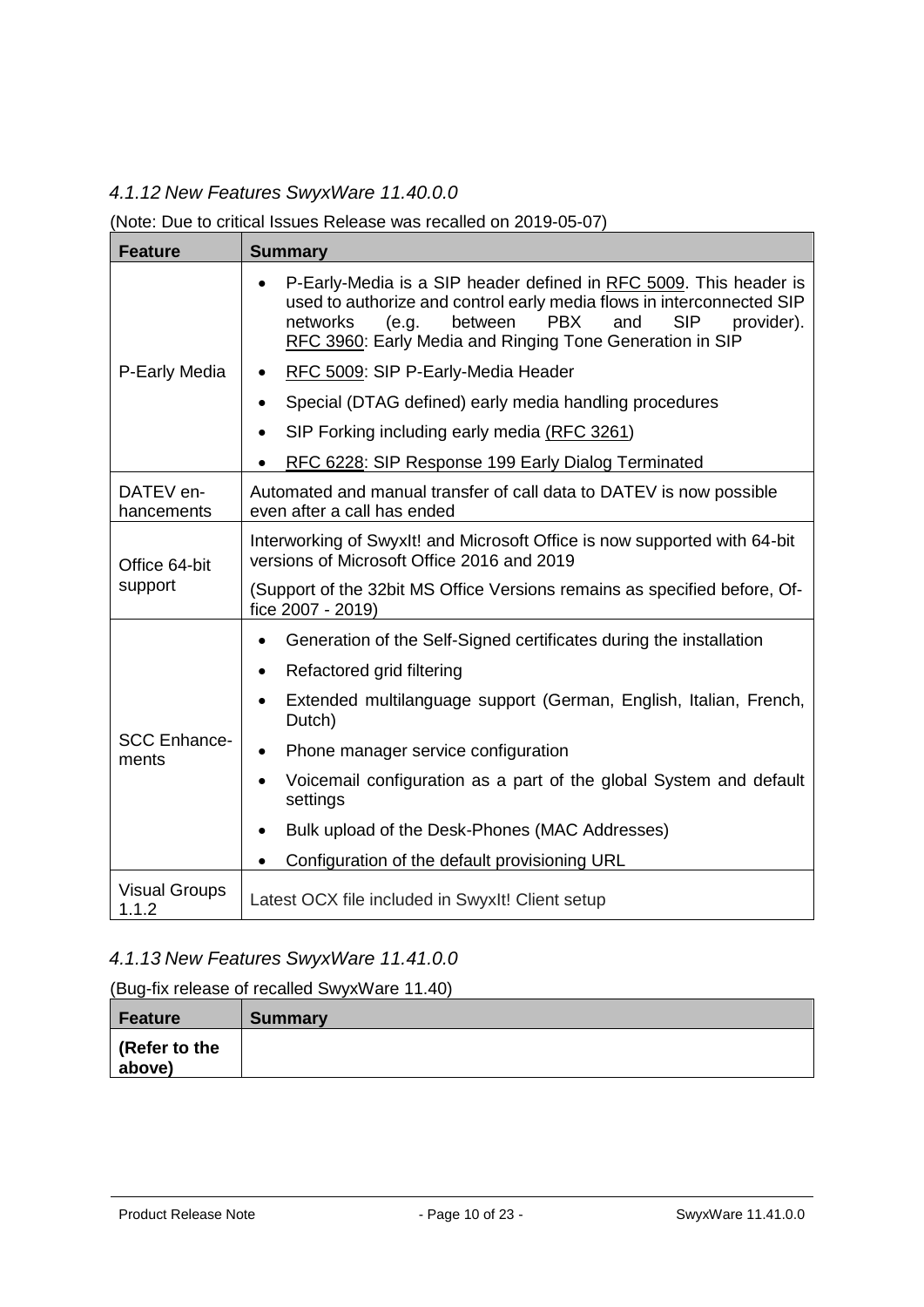### <span id="page-10-0"></span>*Technical Improvements*

| Internal ID  | Summary                                                                                                |
|--------------|--------------------------------------------------------------------------------------------------------|
| 160218-39493 | QoS sometimes does not work. New manual in KB2340.                                                     |
| 150806-38637 | Voicemail is not recorded for call after failed redirection by script.                                 |
| 160620-40110 | LinkMgr: Trunk recording file cannot not be saved                                                      |
| 160803-40341 | SwyxPhone L640: Ringtones cannot be changed                                                            |
| 161109-40923 | PhoneMgr: Sometimes OpenStage HFA phone is registered multiple<br>times                                |
| 170213-41429 | Phone auto login configuration does not work correctly                                                 |
| 170329-41645 | No payload on Call Forwarding Unconditional                                                            |
| 170403-41672 | FaxSrv: Received FAX is lost if temporal SFF file cannot not be written                                |
| 170314-41599 | DNS Resolution: NAPTR and SRV queries are skipped if a SIP regis-<br>trar port is provided             |
| 1772         | Number replacement rules also affects PAI                                                              |
| 1429         | LinkMgr: Suddenly call recording stopped and service must be re-<br>started to recover                 |
| 1213         | LinkMgr: Allocated RTP/RTCP ports should be freed properly if STUN<br>failed without causing exception |
|              | New ISDN driver 8.0.0.16                                                                               |

## <span id="page-10-1"></span>*4.2.1 Technical Improvements SwyxWare 11.00*

### <span id="page-10-2"></span>*4.2.2 Technical Improvements SwyxWare 11.00.1.0*

| Internal ID | Summary                                                                                    |
|-------------|--------------------------------------------------------------------------------------------|
| 137407      | vSDP error is fixed.                                                                       |
| 138877      | Welcome E-Mail is fixed.                                                                   |
| 131351      | According to RFC 3311, 5.2, a new SDP offer which has to be an-<br>swered by a SDP answer. |

## <span id="page-10-3"></span>*4.2.3 Technical Improvements SwyxWare 11.10.1.0*

| Internal ID | Summary                                                                               |
|-------------|---------------------------------------------------------------------------------------|
| 139794      | vSDP error fixed                                                                      |
| 142902      | Unattended setup: misleading warning message during installation                      |
| 140061      | Call transfer via SwyxLink fails in various scenarios                                 |
| 139977      | User is unable to unhold call after failed blind call transfer                        |
| 133596      | Administration: The "Repeat Preshared-Key" input field only accepts<br>numeric values |
| 141801      | Swyxlt: Conversation recording throws error message                                   |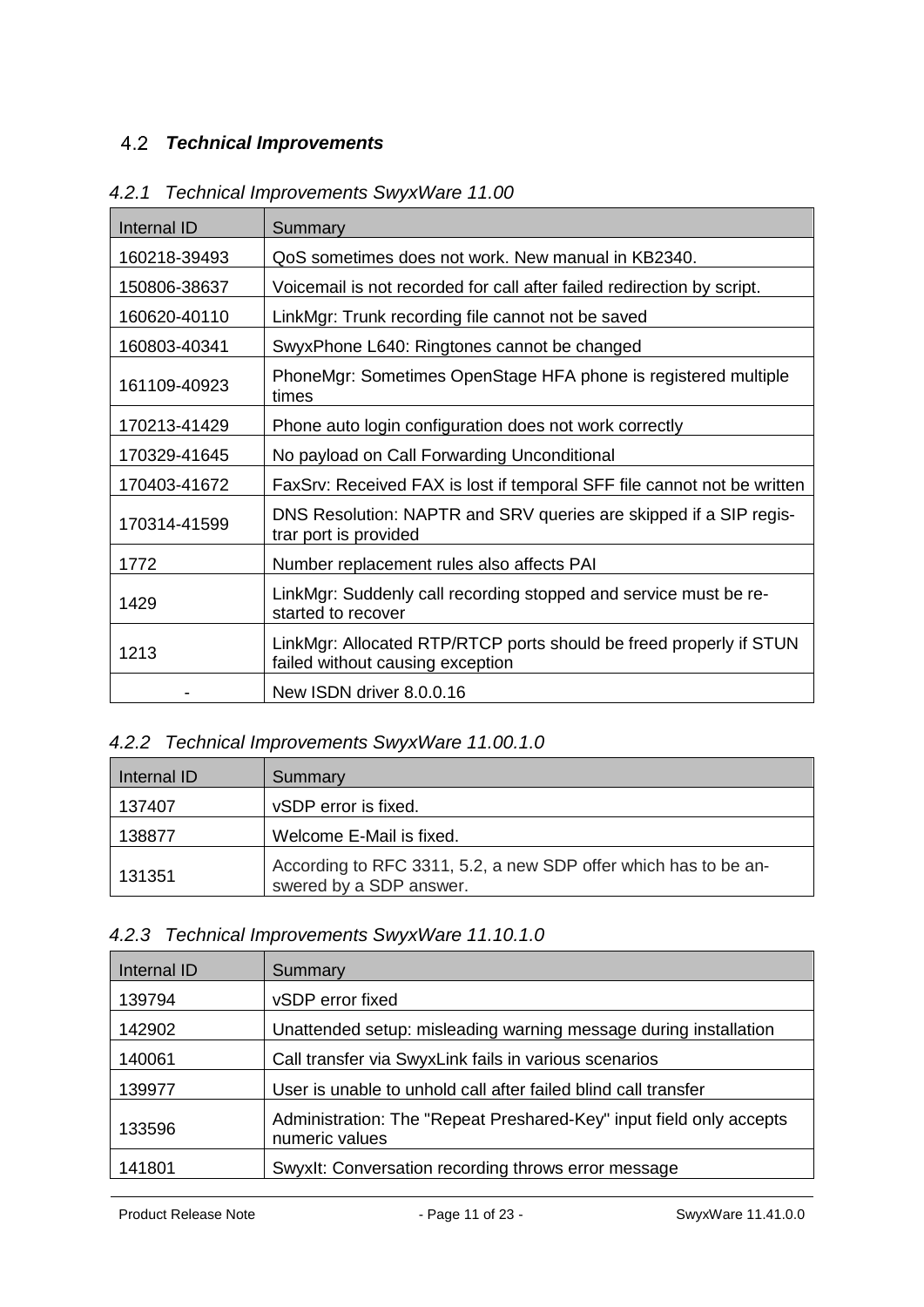| 139487 | Administration: SIP User Id is not saved if "No authentication" is se-<br>lected |
|--------|----------------------------------------------------------------------------------|
| 138999 | SwyxFax client asks for server address on every start if configured<br>manually  |
| 140851 | Microsoft GSM wave files are not played correctly in call routing<br>scripts.    |

### <span id="page-11-0"></span>*4.2.4 Technical Improvements SwyxWare 11.10.2.0*

| Internal ID | Summary                                                        |
|-------------|----------------------------------------------------------------|
| 144813      | Firmware upgrade SIP to HFA does not work with SwyxPhones L62G |

### <span id="page-11-1"></span>*4.2.5 Technical Improvements SwyxWare 11.20.0.0*

| Internal ID | Summary                                                                                                                                     |
|-------------|---------------------------------------------------------------------------------------------------------------------------------------------|
| 118806      | Visual Groups: Registry keys are not deleted after uninstalling Visu-<br>alGroups                                                           |
| 136960      | Visual Groups: After uninstalling and installing Visual Groups again, a<br>warning message that Visual Groups is already installed appears. |
| 137009      | Visual Groups: Several bugs in the Config Wizard when no license is<br>available                                                            |
| 147775      | Sometimes the IpPbx server service cannot read the whitelist after<br>phone whitelist update                                                |
| 141170      | Admin: Speed dials cannot be cloned if source user is part of destina-<br>tion group                                                        |
| 155373      | Unattended setup fails if RecFolder in source database is empty string                                                                      |
| 148214      | SwyxIt user own presence state is no longer available after "switching"<br>network connection (LAN to WLAN)                                 |
| 142054      | Connection via SIP-Gateway Mode the call forwarding failed with<br>G.722                                                                    |

#### <span id="page-11-2"></span>*4.2.6 Technical Improvements SwyxWare 11.20.1.0*

| Internal ID | Summary                                                                                          |
|-------------|--------------------------------------------------------------------------------------------------|
| 156604      | IpPbxSrv: After update to v11.20 unexpected crash after submitting a<br>callback-on-busy request |
| 156073      | SwyxON: Systems that were migrated from DELAN1 cannot be ad-<br>ministrated (Server Properties)  |

### <span id="page-11-3"></span>*4.2.7 Technical Improvements SwyxWare 11.20.2.0*

| Internal ID | Summary                                 |
|-------------|-----------------------------------------|
| 156408      | Database bug in SwyxWare Administration |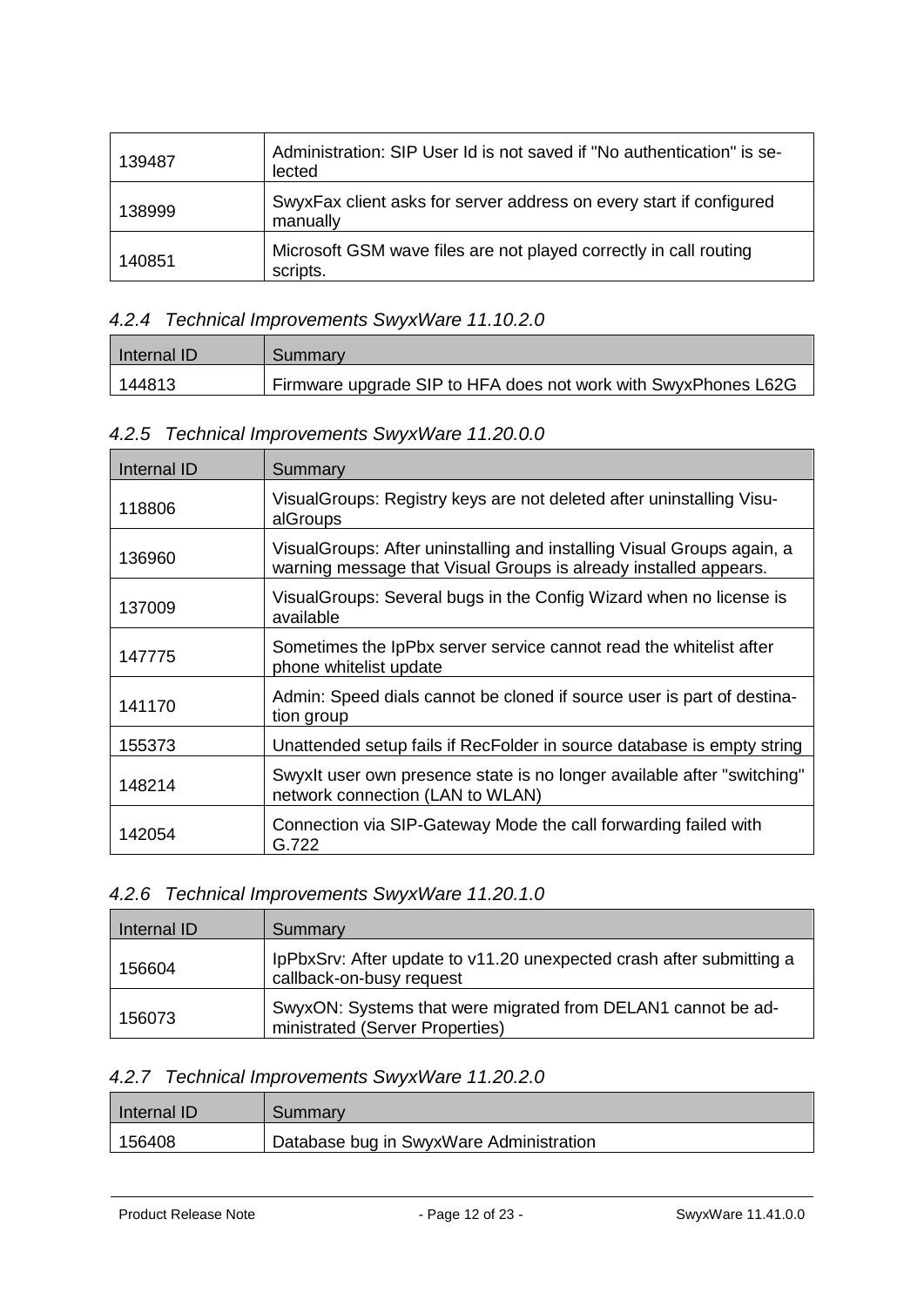| 123034 | VisualContacts: "DATEV Click" feature does not work if the "XPhone"<br>Virtual Directory" is used    |
|--------|------------------------------------------------------------------------------------------------------|
| 156377 | SwyxExpress: DE language selection for SwyxWare does NOT work<br>for region Switzerland and Austria  |
| 139516 | DTMF not working in call forwarding scenario (SIP trunk)                                             |
| 157350 | SNMP: All strings are truncated to first character                                                   |
| 144395 | CDR: since update to SwyxWare 11.10.x the "state" field is partly lo-<br>calized                     |
| 156739 | Swyxlt Outlook Addin throws exception on Outlook start                                               |
| 156273 | IpPbxSrv: during service startup CDR entries with empty Origination-<br>Number field will be deleted |
| 117742 | VisualContacts: LDAP configuration is written to HKCU even if nothing<br>is changed                  |
| 156660 | Rel11.20: MWI for SIP Devices does not work                                                          |
| 156377 | SwyxExpress: DE language selection for SwyxWare does NOT work<br>for region Switzerland and Austria  |

## <span id="page-12-0"></span>*4.2.8 Technical Improvements SwyxWare 11.25.0.0*

| Internal ID (Ticket<br>ID)                           | Summary                                                                                      |
|------------------------------------------------------|----------------------------------------------------------------------------------------------|
| 158571 (5090,<br>5092, 5531,<br>5573, 5919,<br>5974) | LinkMgr: DNS based load balancing on DT SIP platform causes trou-<br>ble - complete solution |
| 157631                                               | Non-escaped quotation marks (") in display name lead to dropped call                         |
| 155498 (3966,<br>4927, 4928)                         | No media streaming between Swyx Mobile and DECT 510 devices                                  |
| 144901 (4852)                                        | IpPbxPowershellModule: "Get-IpPbxGroupMember" can cause CDS<br>memory and performance issues |
| 143970 (3172)                                        | FaxServer is creating rising cpu load if no license or no fax channel is<br>configured       |
| 161412 (6419)                                        | HD skins are corrupt and can't be used                                                       |

## <span id="page-12-1"></span>*4.2.9 Technical Improvements SwyxWare 11.30.0.0*

| Internal ID (Ticket   Summary<br>ID) |                                                                                                             |
|--------------------------------------|-------------------------------------------------------------------------------------------------------------|
| 162371 (6708)                        | Admin: If the default realm for SIP devices is changed the SIP user<br>credentials of all users are removed |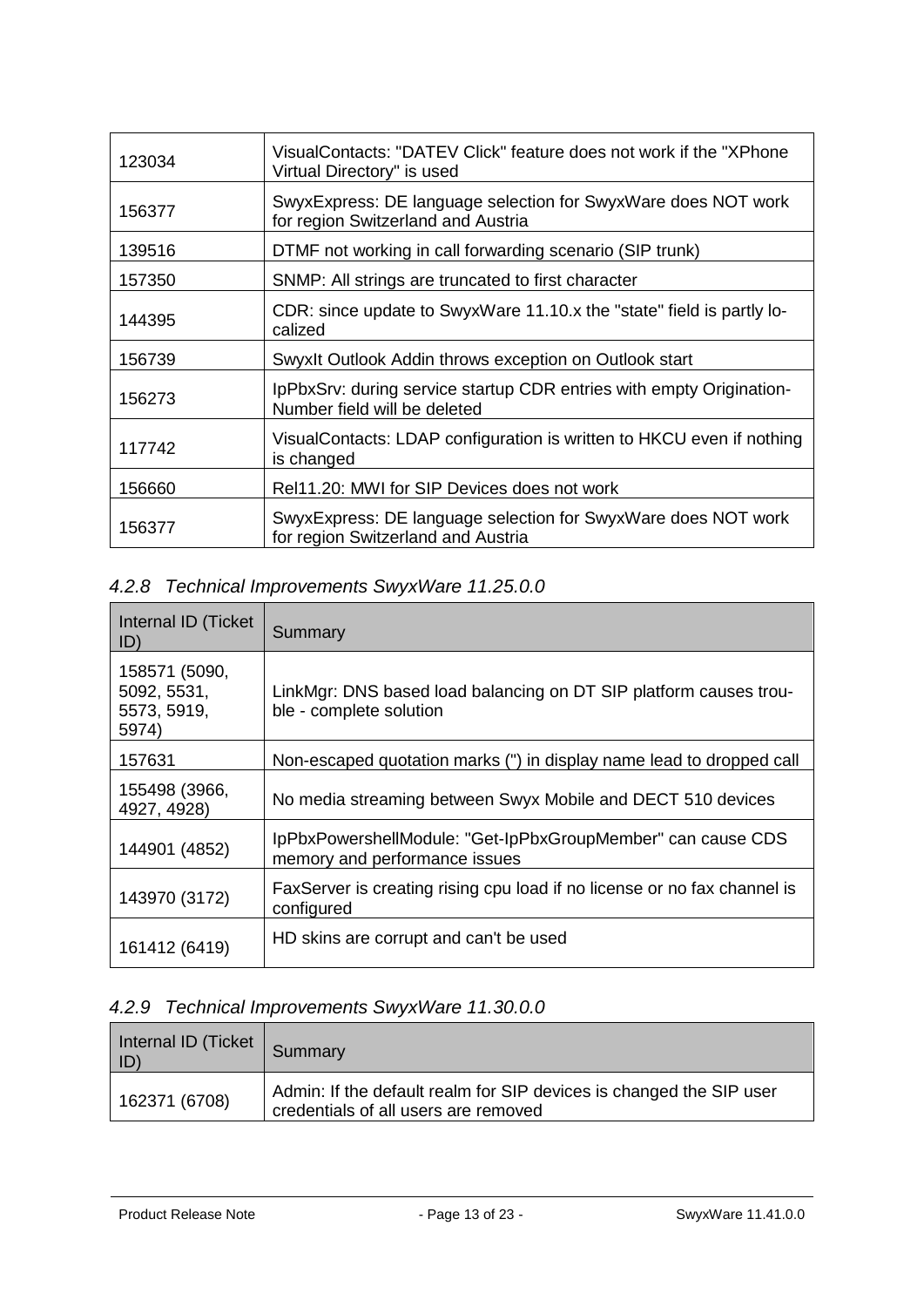| Internal ID (Ticket<br>ID)            | Summary                                                                       |
|---------------------------------------|-------------------------------------------------------------------------------|
| 164504 (6042,<br>6608, 6932,<br>7107) | PhoneMgr: User has multiple phone registrations with the same IP ad-<br>dress |

### <span id="page-13-0"></span>*4.2.10 Technical Improvements SwyxWare 11.31.0.0*

## <span id="page-13-1"></span>*4.2.11 Technical Improvements SwyxWare 11.32.0.0*

| Internal ID (Ticket<br>ID)                                                                                      | Summary                                                                                                       |
|-----------------------------------------------------------------------------------------------------------------|---------------------------------------------------------------------------------------------------------------|
| 165501                                                                                                          |                                                                                                               |
| (7033, 7172,<br>7173, 7174,<br>7207, 7353,<br>7417, 7562,<br>7569, 7581,<br>7633, 7781,<br>7555, 7557,<br>7562) | Swyxlt: Call Pickup is not possible if client is running in CTI mode                                          |
| 162936<br>(7779)                                                                                                | Swyxlt: IpPbxOutlookAccess.exe process still running after Swyxlt and<br>Outlook were closed                  |
| 166670                                                                                                          |                                                                                                               |
| (6998, 7004,<br>7030, 7031,<br>7218, 7246,<br>7383, 7452,<br>7551)                                              | Call forwarding symbol on SwyxPhone displays is not shown if for-<br>warding was enabled via Swyxlt           |
| 163537                                                                                                          |                                                                                                               |
| (6023, 6070,<br>6526, 7339,<br>7447, 7782)                                                                      | Swyxlt: If a new network connection is detected the client re-establish<br>the connection to the IpPbx server |
| 165597<br>(6174, 6175,<br>6653)                                                                                 | Swyxlt: Outlook 365/2016 shows a warning message on every start<br>because of the Voicemail Player            |

# <span id="page-13-2"></span>*4.2.12 Technical Improvements SwyxWare 11.35.0.0 (SwyxON only)*

| Internal ID (Ticket<br>ID) | Summary                                                                            |  |
|----------------------------|------------------------------------------------------------------------------------|--|
| 163356                     | Admin: Cloning of speeddials does not work in every scenario                       |  |
| (6445)                     |                                                                                    |  |
| 141080                     | Supp: Call transfer via SwyxLink fails in various scenarios (Complete<br>solution) |  |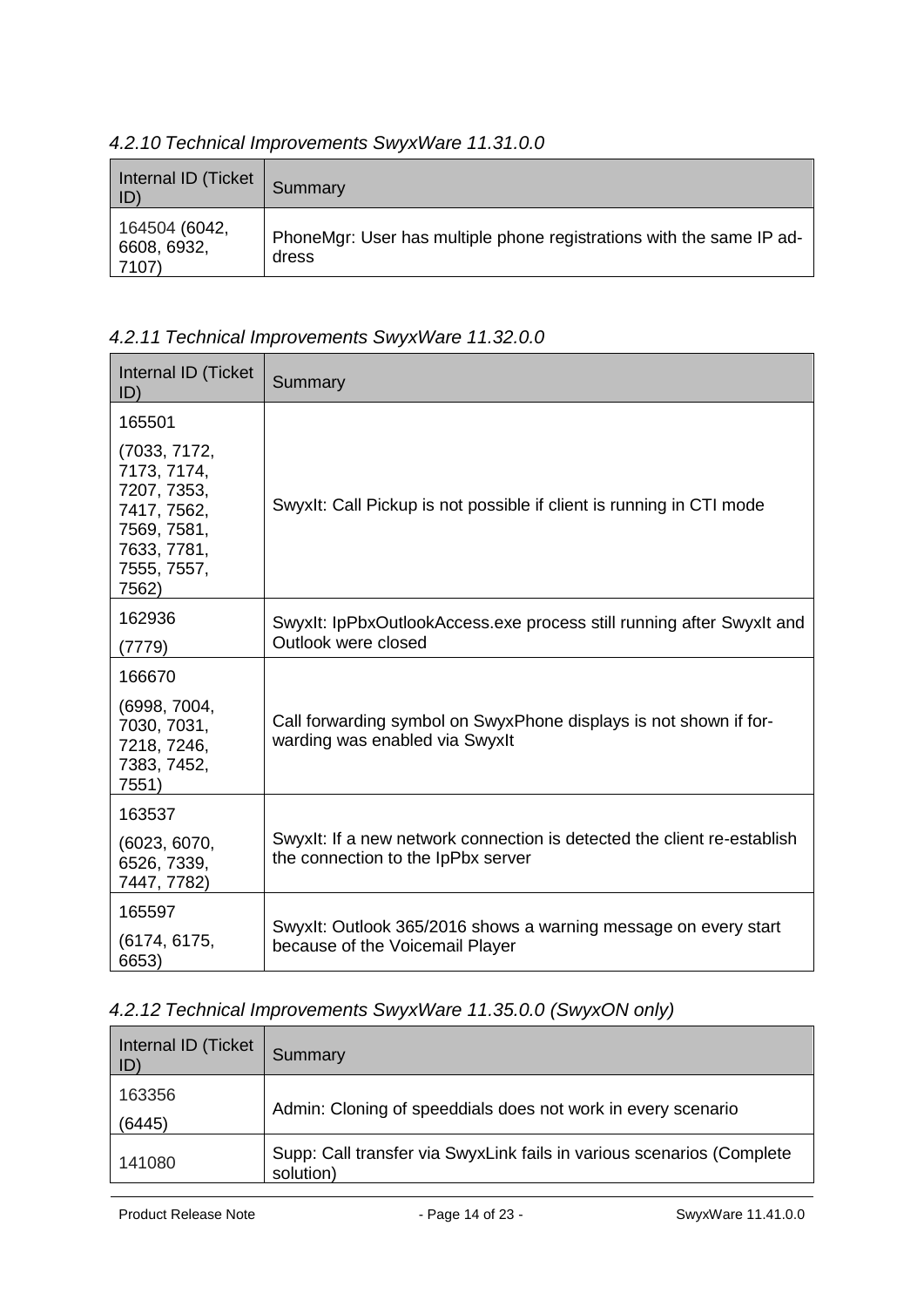| (2191, 2270,<br>2432, 2533) |                                                                            |
|-----------------------------|----------------------------------------------------------------------------|
| 144067                      | CDR ScriptConnectedDate/Time not set in 'ProceedWithDestination'           |
| (2769)                      | call flows                                                                 |
| 144137                      | Supp: Manipulation of the CallingPartyName via script does work in         |
| (2677)                      | every scenario (11.20)                                                     |
| 154390                      | IpPbxSrv: inbound calls are having the 'PublicAccessPrefix' CDR field      |
| (5014)                      | populated which confuses CDR analysis tooling                              |
| 157764                      | Admin: Feature profile cannot be edited after creation until the list of   |
| (5649)                      | all profiles is reloaded                                                   |
| 157773                      | IpPbxSrv: Hold & Call transfer to initiate conference fails for call which |
| (5295)                      | are unconditional forwarded to external destination                        |
| 159564                      | Telekom SIP trunk TCP: long delay while inbound call until call is de-     |
| (7115)                      | livered to destination                                                     |
| 164863                      | Admin: The feature "Disable user after failed login attemps" cannot be     |
| (6959)                      | enabled anymore                                                            |

# <span id="page-14-0"></span>*4.2.13 Technical Improvements SwyxWare 11.38.0.0*

| Internal ID (Ticket<br>ID)  | Summary                                                                                                                  |  |
|-----------------------------|--------------------------------------------------------------------------------------------------------------------------|--|
| 99906                       | SwyxIt: Only the first 40 speeddials are copied from template user if a                                                  |  |
| (1247)                      | new user is added                                                                                                        |  |
| 117102                      |                                                                                                                          |  |
| (1585, 6608,<br>7921)       | LCD contrast not set upon user login                                                                                     |  |
| 141080                      | Call transfer via SwyxLink fails in various scenarios (Complete solu-<br>tion)                                           |  |
| (2191, 2270,<br>2432, 2533) |                                                                                                                          |  |
| 144067<br>(2769)            | CDR ScriptConnectedDate/Time not set in 'ProceedWithDestination'<br>call flows                                           |  |
| 144137<br>(2677)            | Manipulation of the CallingPartyName via script does work in every<br>scenario (11.20)                                   |  |
| 154390<br>(5014)            | Inbound calls are having the 'PublicAccessPrefix' CDR field populated<br>which confuses CDR analysis tooling             |  |
| 156903<br>(7392)            | Visual Contacts: Swyxlt UI freezes sometimes for up to 30 seconds if<br>the Visual Contacts LDAP Server is not reachable |  |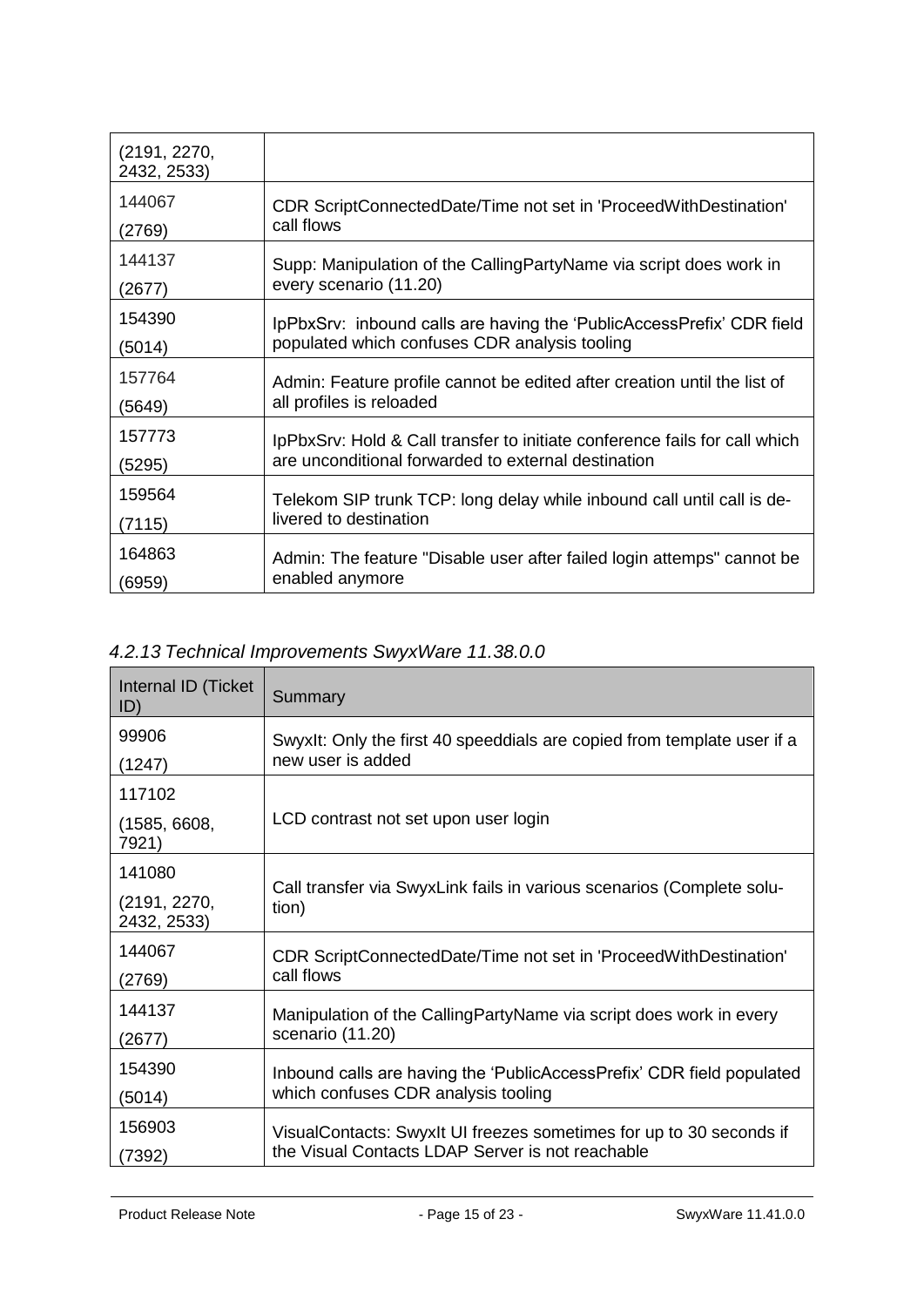| 157764<br>(5649)                               | Admin: Feature profile cannot be edited after creation until the list of<br>all profiles is reloaded                       |  |
|------------------------------------------------|----------------------------------------------------------------------------------------------------------------------------|--|
| 157773                                         | Hold & Call transfer to initiate conference fails for call which are un-<br>conditional forwarded to external destination  |  |
| 159564<br>(7115)                               | Telekom SIP trunk TCP: long delay while inbound call until call is de-<br>livered to destination                           |  |
| 159662                                         | L6x: Phone performance affected by conversation list                                                                       |  |
| (6084, 6753)                                   | (fixed with firmware V1 R2.8.0)                                                                                            |  |
| 163351<br>(6927, 6942,<br>7247, 7673,<br>7889) | Swyxlt: Visual Groups statistics do not work correctly in CTI mode                                                         |  |
| 163356<br>(6445)                               | Admin: Cloning of speeddials does not work in every scenario                                                               |  |
| 164863<br>(6959)                               | Admin: The feature "Disable user after failed login attemps" cannot be<br>enabled anymore                                  |  |
| 167585<br>(7485)                               | SCC: Users cannot be added to a group                                                                                      |  |
| 169690<br>(7760, 7801)                         | Outlook Addin: GAL resolution does not work within Netphone Client<br><b>OEM</b> version                                   |  |
| 171435                                         | LDAPSync: CDS memory consumption increases until critical level if<br>editable phone book contains large number of entries |  |
| 171744                                         | SCC: No adequate error message in case of already registered MAC<br>address in Yealink RPS                                 |  |
| 171810<br>(8388)                               | Unattended configuration does not work on German Windows Server<br>2016                                                    |  |
| 175562<br>(201009, 201517)                     | Yealink: LDAP access to phonebook suddenly stops after <n> days<br/>(usually 42!) with 'invalid credential' error</n>      |  |

# <span id="page-15-0"></span>*4.2.14 Technical Improvements SwyxWare 11.40.0.0*

| <b>Internal ID</b><br>(Ticket ID)      | <b>Summary</b>                                                                                                        |
|----------------------------------------|-----------------------------------------------------------------------------------------------------------------------|
| 80431                                  |                                                                                                                       |
| (1052, 4866,<br>6285, 7970,<br>109143) | Swyxlt: On outgoing calls with a P300 device attached to a notebook<br>the callee voice is also played via PC speaker |
| 123035<br>(2006, 7084)                 | Supp: SwyxFax beendet die Verbindung nach einer Faxübertragung<br>nicht mehr                                          |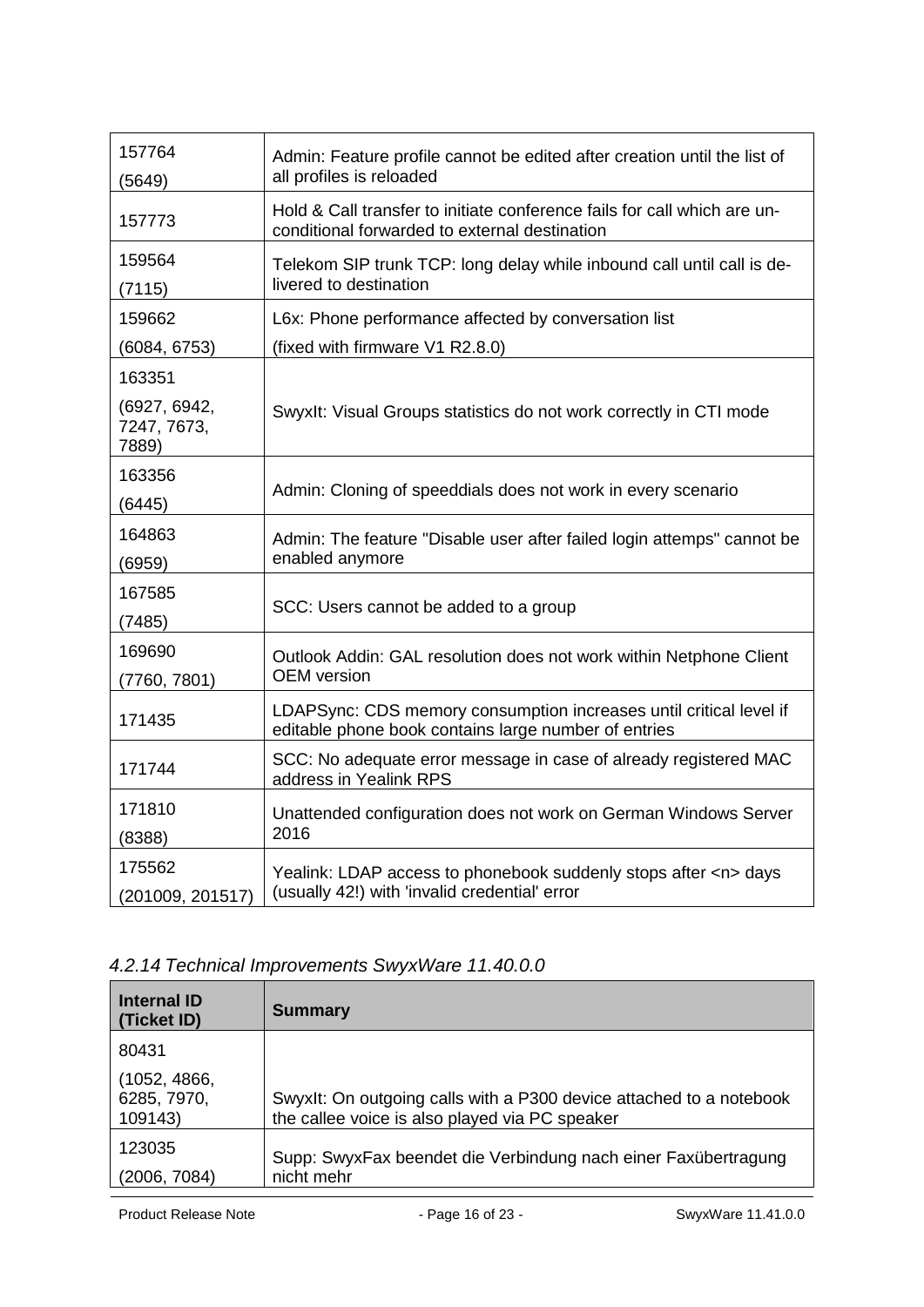| 142075                                     | PEM: GK-Testcenter, Defect #989: SIP-Trunk: Ring Back Tone is in-                                                                   |  |
|--------------------------------------------|-------------------------------------------------------------------------------------------------------------------------------------|--|
| (989)                                      | audible in case of calling VoLTE subscriber                                                                                         |  |
| 159124                                     |                                                                                                                                     |  |
| (5693, 5721,<br>5959, 6332,<br>7081, 7595, | Swyxlt: It is not possible to enter spaces in skin search field if Swyxlt                                                           |  |
| 8244, 201982)                              | is in CTI mode                                                                                                                      |  |
| 160014                                     | PEM: GK-Testcenter: No Voice Connection if SDP Content is in SIP                                                                    |  |
| (6055)                                     | 181 but not in 200 OK                                                                                                               |  |
| 160358                                     |                                                                                                                                     |  |
| (5882, 6126,<br>7565, 200612,<br>202183)   | Swyxlt: Hook on via hotkey or linekey contextmenu does not work in<br>CTI mode                                                      |  |
| 162374                                     |                                                                                                                                     |  |
| (6546, 7329)                               | Swyxlt: Dialing via F11 hot key does not work from Excel in CTI mode                                                                |  |
| 167885<br>(7586, 7643,                     |                                                                                                                                     |  |
| 7818, 8087,<br>201050, 203046)             | Outgoing calls initiated via F11 or VisualContact do not have a public<br>line access prefix if CTI is enabled with a Yealink phone |  |
| 171632                                     | SwyxIT: fulltext search is NOT possible for special characters like '&'<br>in CTI mode                                              |  |
| 177657                                     |                                                                                                                                     |  |
| (203481)                                   | Swyxlt: client does not pop-up as foreground window on outgoing call                                                                |  |
| 178830                                     |                                                                                                                                     |  |
| (203643)                                   | SwyxOn - CDRs Time Stamp Drift in CSV Files                                                                                         |  |

<span id="page-16-0"></span>*4.2.15 Technical Improvements SwyxWare 11.41.0.0*

| <b>Internal ID</b><br>(Ticket ID) | <b>Summary</b>                                                                                           |
|-----------------------------------|----------------------------------------------------------------------------------------------------------|
| 180874                            | LinkMgr: After update to v11.40 outgoing calls via M-Net trunks<br>fail (may affect other provider too!) |
| 180786<br>(205289, 205345)        | SwyxWare DE: A newly created trunk get calling right "Deny all<br>calls" -> NO incoming call possible!   |

# <span id="page-16-2"></span><span id="page-16-1"></span>**5 Important Information**

### *Important for Release 11.41*

**Due to recall of SwyxWare version 11.40, for customers who have already installed version 11.40 we recommend to disable the (possibly enabled) automated distribution of the SwyxIt! client software in their SwyxControlCenter until SwyxWare 11.41 is installed.**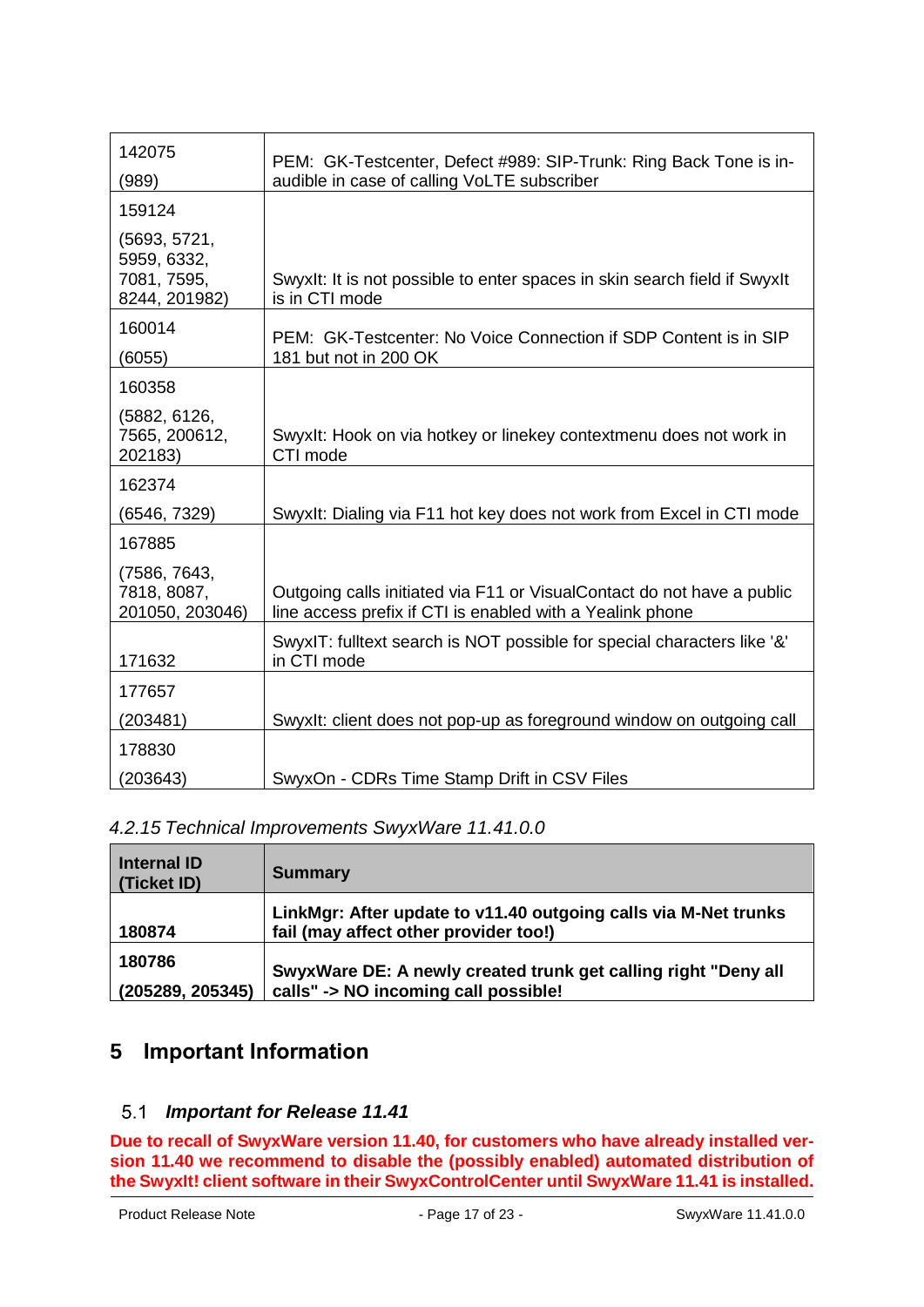#### **After the installation of SwyxWare 11.41 the automated SwyxIt! distribution can be enabled again.**

#### <span id="page-17-0"></span>*Hardware Requirements*

If you want to use the new SwyxControlCenter (MS IIS is the prerequisite for this) and Yealink devices, we recommend using at least 4GB RAM.

Knowledge Base article:

[https://www.swyx.com/products/support/knowledge-base/article-de](https://www.swyx.com/products/support/knowledge-base/article-details/swyxknowledge/kb2155.html)[tails/swyxknowledge/kb2155.html](https://www.swyx.com/products/support/knowledge-base/article-details/swyxknowledge/kb2155.html)

#### <span id="page-17-1"></span>*Supported databases for CDR database*

From this release onwards, for saving the Call Detail Records (CDR), only the following databases are supported:

- Microsoft SQL Server
- MySQL (ODBC)
- PostgreSQL (ODBC)

## <span id="page-17-3"></span><span id="page-17-2"></span>**6 Installation Requirements**

#### *Microsoft .NET Framework* 6.1

For the installation of (or an update to) SwyxWare 11.38 or SwyxIt! 11.38 (or higher) the installation of .NET 4.7.2 or newer is required.

Details:

[https://support.microsoft.com/en-us/help/4054566/microsoft-net-framework-4-7-2-for-windows-8-](https://support.microsoft.com/en-us/help/4054566/microsoft-net-framework-4-7-2-for-windows-8-1-windows-rt-8-1-and-windo) [1-windows-rt-8-1-and-windo](https://support.microsoft.com/en-us/help/4054566/microsoft-net-framework-4-7-2-for-windows-8-1-windows-rt-8-1-and-windo)

#### <span id="page-17-4"></span>*Operating System Windows 7, 8.1 and Server 2012 R2 or Server 2016*

The SwyxWare 11.20 and newer needs new C Runtime and C++ Redist packages. Those are already available in Windows 10 and Server 2016 and 2019.

If Windows 7, 8.1 or Server 2012 R2 are used, please install the last updates for these operating systems. The new C Runtime and C++ Redist packages will be installed with these updates.

Details:

<https://support.microsoft.com/en-us/help/2999226/update-for-universal-c-runtime-in-windows> https://support.microsoft.com/en-us/help/2977003/the-latest-supported-visual-c-downloads

#### <span id="page-17-5"></span>*Server*

**Windows OS requirement: please ensure that ongoing or due Windows updates are completed before starting to install or update SwyxWare components.**

Product Release Note  $\sim$  - Page 18 of 23 - SwyxWare 11.41.0.0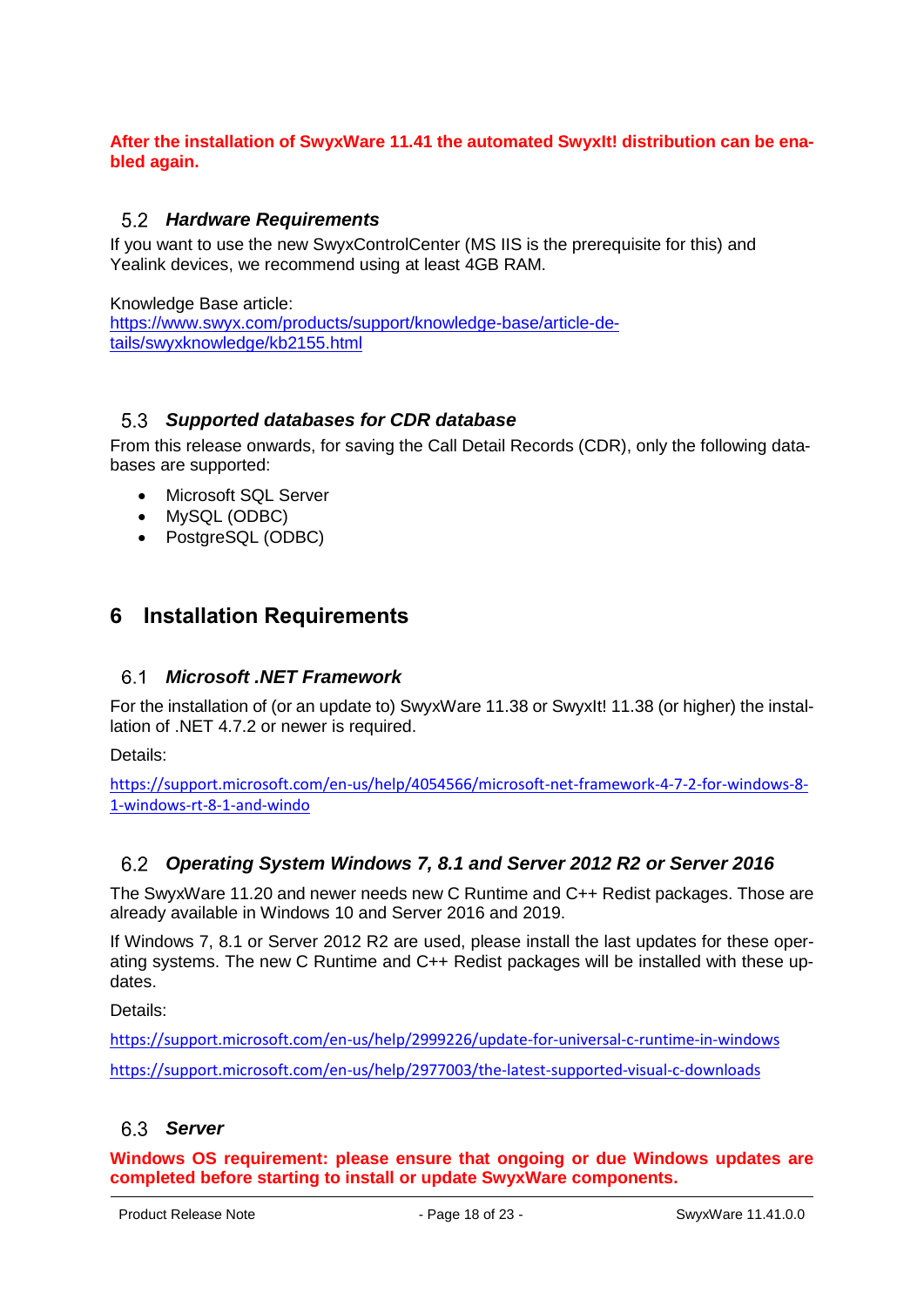The table below shows the Operating System requirements for the corresponding SwyxWare components.

| <b>Component</b>                           | <b>OS</b>                                                                                                                    | <b>Server requirements</b>                                                                                              |
|--------------------------------------------|------------------------------------------------------------------------------------------------------------------------------|-------------------------------------------------------------------------------------------------------------------------|
| SwyxWare<br>Server                         | Windows Server 2012 R2<br>(last updates)<br>Windows Server 2016<br>Windows Server 2019                                       | Change for the hardware require-<br>ments.                                                                              |
| Swyxlt!<br>(e.g. Terminal<br>server usage) | <b>Windows Server 2008 SP1</b><br>Windows Server 2012 R2 SP1<br>(last updates)<br>Windows Server 2016<br>Windows Server 2019 | Detailed requirements are provided<br>by the following KB Article:<br><b>Recommended Computer Equipment</b><br>(kb2155) |
| SwyxWare as<br>standalone<br>Gateway       | Windows 8.1 (last updates)<br>Windows Server 2012 R2<br>(last updates)<br>Windows Server 2016<br>Windows Server 2019         |                                                                                                                         |

# <span id="page-18-0"></span>**7 Supported Devices**

| Type           | <b>Product</b>                     | <b>Preferred Version</b> |
|----------------|------------------------------------|--------------------------|
|                | SwyxPhone L62 100 MBPS             | <b>HFA V1 R2.8.0</b>     |
|                | SwyxPhone L62                      | <b>HFA V1 R2.8.0</b>     |
|                | SwyxPhone L64                      | <b>HFA V1 R2.8.0</b>     |
|                | SwyxPhone L66                      | <b>HFA V1 R2.8.0</b>     |
|                | SwyxPhone L615                     | <b>HFA V3 R0.40.0</b>    |
|                | SwyxPhone L620                     | HFA V3 R0.40.0           |
| <b>Devices</b> | SwyxPhone L640                     | <b>HFA V3 R0.40.0</b>    |
|                | SwyxPhone L660                     | <b>HFA V3 R0.40.0</b>    |
|                | Swyx Handset P280                  | $V$ 1.88                 |
|                | Swyx Handset P300                  |                          |
|                | Actual Jabra headsets              |                          |
|                | <b>Actual Plantronics headsets</b> |                          |
|                | Phone T41S                         | 66.83.0.44               |
|                | Phone T42S                         | 66.83.0.44               |
| Yealink        | Phone T46S                         | 66.83.0.44               |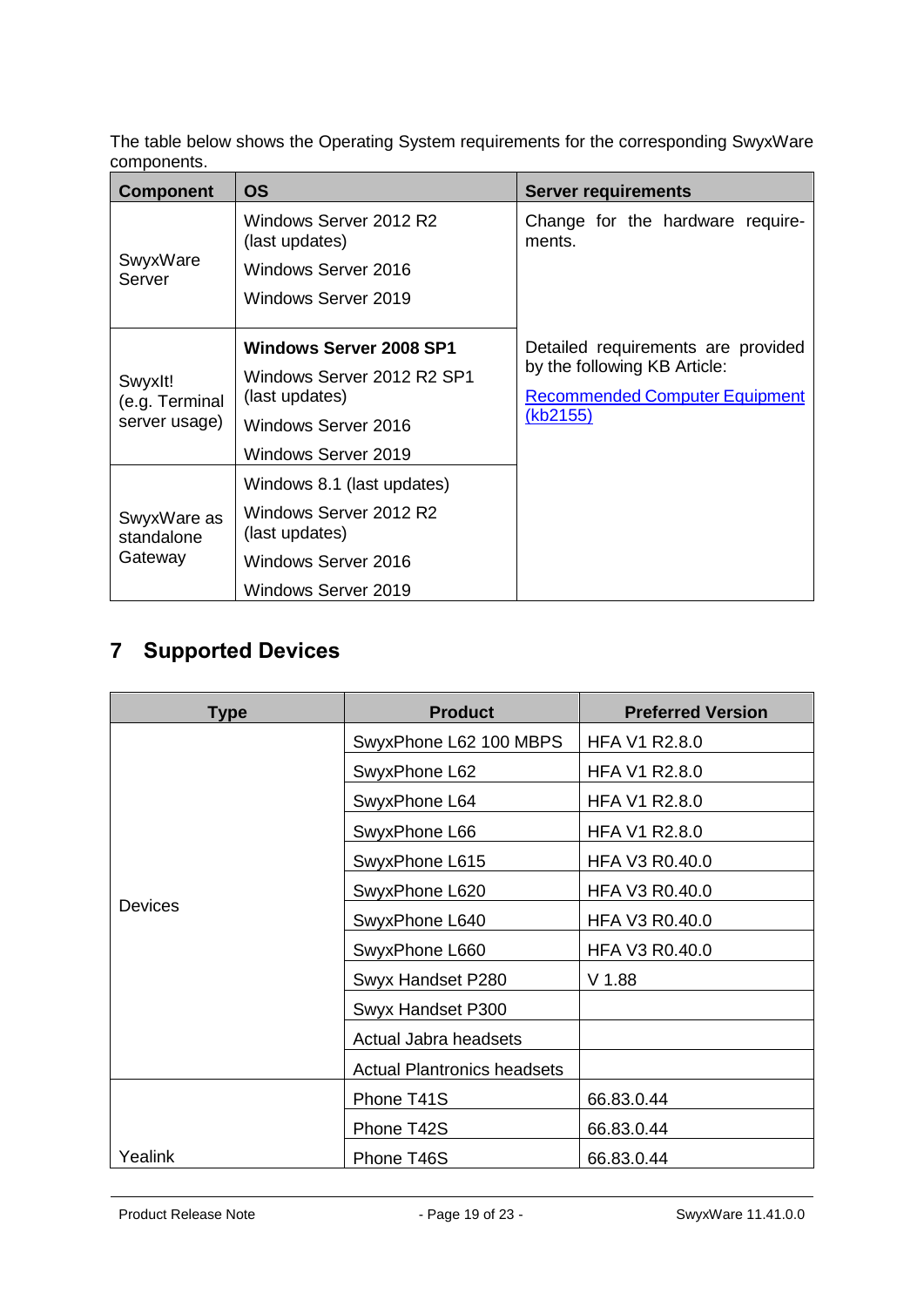|                     | Phone T48S                                                                                  | 66.83.0.44                          |
|---------------------|---------------------------------------------------------------------------------------------|-------------------------------------|
|                     | <b>Expansion Module EXP40</b>                                                               | 66.83.0.44                          |
|                     | Conference Phone CP920                                                                      | 78.81.0.23                          |
|                     | Conference Phone CP960                                                                      | 73.83.0.4                           |
|                     | DECT 500 Base station                                                                       | V 3.55 B24                          |
|                     | DECT 500 Repeater                                                                           | V <sub>39</sub>                     |
|                     | DECT 510 Handset                                                                            | V 3.55 B24                          |
|                     | DECT 565 Handset                                                                            | V 3.55 B24                          |
|                     | DECT 700 Manager                                                                            | 108                                 |
| <b>DECT</b>         | DECT 700 Base station                                                                       | 108                                 |
|                     | DECT 700 Handset D710                                                                       | 63                                  |
|                     | DECT 700 Handset D750                                                                       | 63                                  |
|                     | DECT 700 Handset D765                                                                       | 11                                  |
|                     | DECT 800 Base station                                                                       | V 9.1.11 or higher                  |
|                     | DECT 800 Handset                                                                            | $V$ 4.3.6 or higher                 |
|                     |                                                                                             | SwyxWare 2013 R6                    |
|                     | Swyxlt!                                                                                     | SwyxWare 2015R4                     |
|                     |                                                                                             | SwyxWare 11.40.0.0                  |
| <b>Swyx Clients</b> | Swyx Desktop for Mac OS                                                                     | 1.8.0 or higher                     |
|                     | Swyx Mobile for iOS                                                                         | 2.4.0 or higher                     |
|                     | Swyx Mobile for Android                                                                     | 2.0.3                               |
| Gateways            | AudioCodes: MGW Cloud S<br>(M500-2B-2S-NLV)                                                 | Firmware 6.80A.308.003 or<br>higher |
|                     | SwyxConnect 8xxx                                                                            |                                     |
|                     | AudioCodes: MGW Cloud M<br>(M800-4S-4O-4B-4L-NLV)                                           | Firmware 6.80A.308.003 or<br>higher |
|                     | AudioCodes: MGW Cloud L<br>(M1KB-MSBG1, M1k-VM-<br>1SPAN, M1k-VM-4BRI, M1K-<br>VM-4FXS-NLV) | Firmware 6.80A.308.003 or<br>higher |
|                     | Lancom 17xx, R8XX                                                                           | Firmware: 9.10.RU2 or hig-<br>her   |
|                     | <b>Bintec: Digitalisierungsbox</b>                                                          | <b>Firmware: Latest Version</b>     |
| Media Packs         | AudioCodes                                                                                  | Firmware 6.60A.332.002              |

We recommend customers use the "Preferred Version" for the given products. The preferred software versions offers tested and confirmed level of functionality. However, the devices might also operate with older or newer software version with the caveat that recently added interoperability or advanced features may not be possible when using these versions. In cases, if a defect is found when using other versions, it may be necessary to update to the supported version.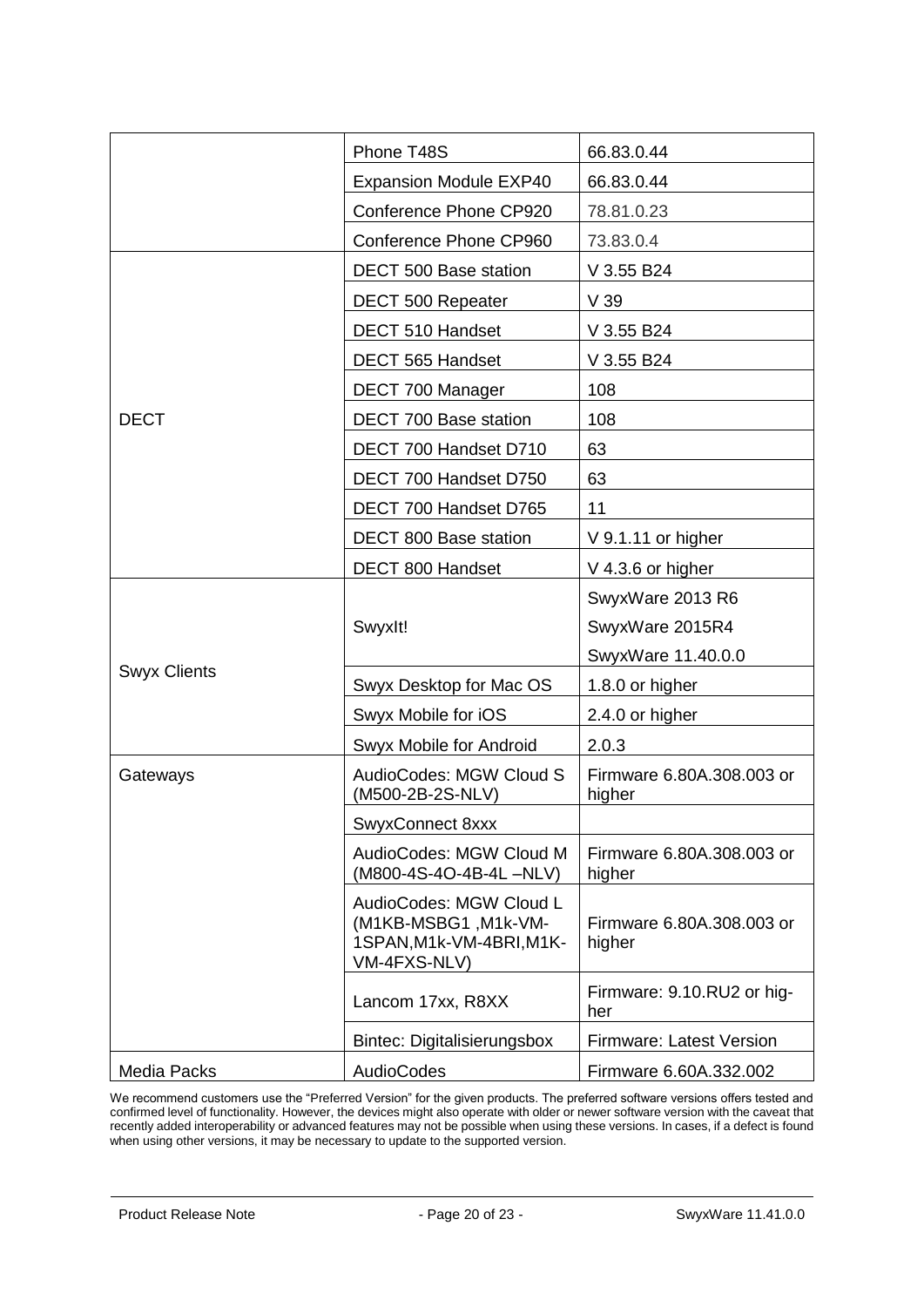# <span id="page-20-0"></span>**8 Supported Software**

| <b>Type</b>             | <b>Product</b>                         | <b>Preferred Version</b> |
|-------------------------|----------------------------------------|--------------------------|
| <b>LDAP Directory</b>   | <b>ESTOS Metadirectory</b><br>Standard | V4                       |
| <b>LDAP Directory</b>   | <b>C4B XPhone Connect</b>              | v6.0.81 SR1              |
| Call analysis           | <b>Aurenz Swyx Edition</b>             | v10.003                  |
| Microsoft Office Add-In | Microsoft Office 32-bit                | Office 2007 - 2019       |
|                         | Microsoft Office 64-bit                | Office 2016 - 2019       |

# <span id="page-20-1"></span>**9 Supported Operating Systems for Swyx Clients**

This table shows the compatibility of SwyxIt! resp. Swyx Mobile and the corresponding Operating Systems.

| <b>Swyx Client</b>      | <b>OS / Version</b>                       | <b>Note</b>                                                      |
|-------------------------|-------------------------------------------|------------------------------------------------------------------|
| Swyxlt!                 | Windows 7 (last updates)                  |                                                                  |
|                         | Windows 8.1 (last updates)                |                                                                  |
|                         | Windows 10 (incl. Fall Creator<br>Update) |                                                                  |
|                         | Windows Server 2008 R2 SP1                |                                                                  |
|                         | Windows Server 2012 R2 (last<br>updates)  |                                                                  |
|                         | Windows Server 2016                       |                                                                  |
|                         | Windows Server 2019                       |                                                                  |
| Swyx Desktop for Mac OS | Mac OS                                    | Please see the corre-<br>sponding Product Release<br><b>Note</b> |
| Swyx Mobile             | Android                                   | Please see the corre-<br>sponding Product Release                |
|                         | iOS                                       | <b>Note</b>                                                      |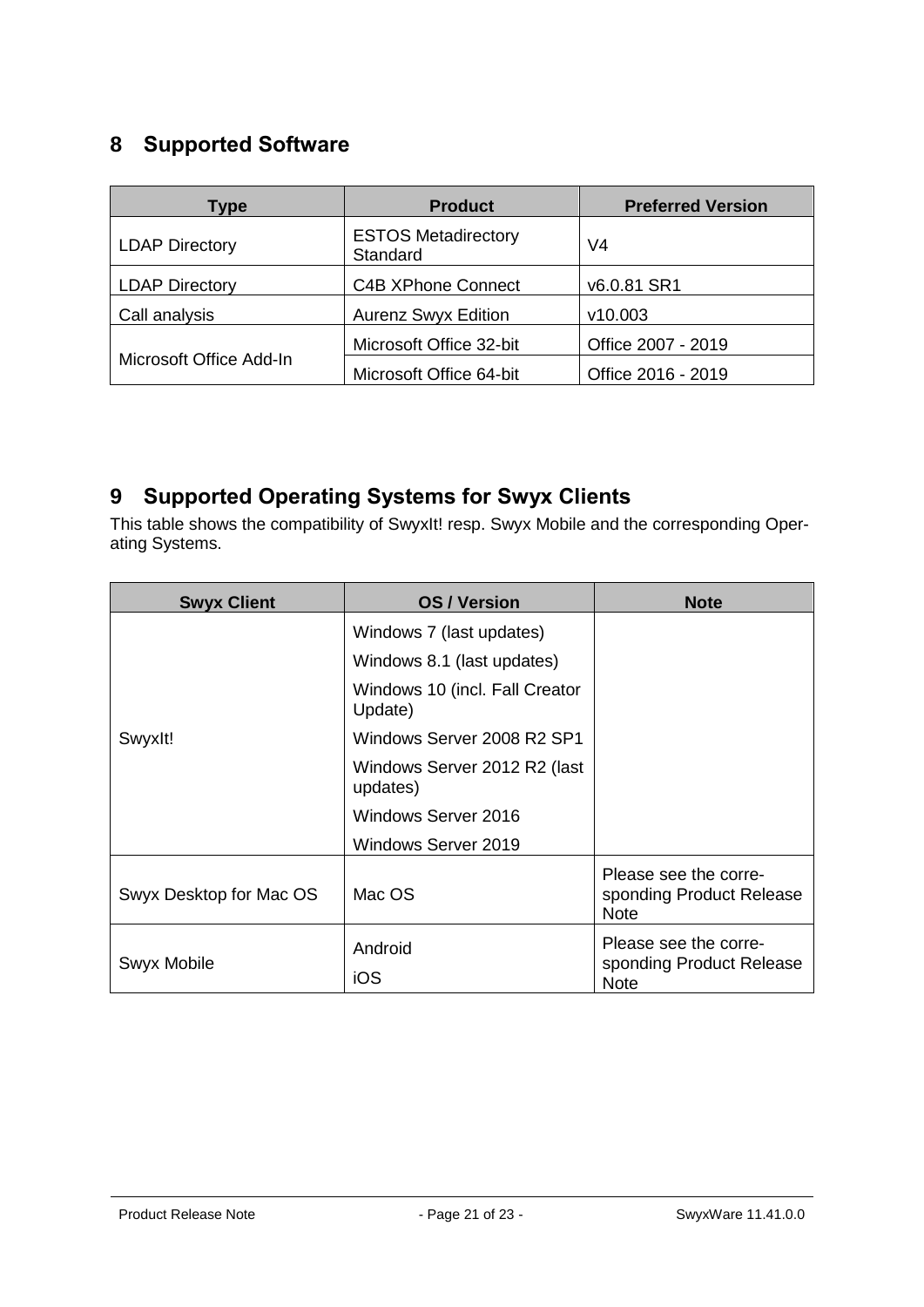# <span id="page-21-0"></span>**10 Known Issues**

| <b>Internal ID</b><br>(Ticket ID)                   | <b>Title</b>                                                                                                                                               |  |
|-----------------------------------------------------|------------------------------------------------------------------------------------------------------------------------------------------------------------|--|
| 61118                                               | SwyxPhone L615: Callerlist key does not work correctly                                                                                                     |  |
| 96882                                               | Calls cannot be hold or transferred with mobile apps if the "SIP system<br>phone" feature is activated for the user                                        |  |
| 101430<br>(1305)                                    | Trunk recording can't be triggered by group extension                                                                                                      |  |
| 112048<br>(1126, 1300,<br>1539, 1876)               | CTI+ does not work correctly in a multi terminal server scenario with<br>load balancer                                                                     |  |
| 135756                                              | Property Cloning: Forwarding No reply -- cloning wrong timeout value                                                                                       |  |
| 135757                                              | Property Cloning: Cloning Forwarding to "Voicemail" always activates<br>configuration                                                                      |  |
| 116839                                              | VisualGroups: license cannot be read, if VisualGroups is installed on a<br>separate machine                                                                |  |
| 154428                                              |                                                                                                                                                            |  |
| (3924, 4069,<br>4086, 4244,<br>4844, 4940,<br>5346) | Swyxlt: Office Communications Addin causes Outlook crash if "Mi-<br>crosoft Skype Meeting Addin" is used                                                   |  |
| 171133<br>(201498)                                  | Display and/or LED to indicate call forwarding is NOT updated if UCF<br>was changed by NG client                                                           |  |
| 173021<br>(8300)                                    | Some French emergency and abbreviated dial numbers not handled<br>correctly                                                                                |  |
| 173569<br>(201149)                                  | L6x (OpenScape) in CTI mode fail secondary call while first call is in<br>state 'Ringing'                                                                  |  |
| 175848<br>(5436)                                    | Re-INVITE via TLS fails on Telekom SIP-Trunk                                                                                                               |  |
| 177549                                              | Admin32\64 install\update fails: with failed to find node error message<br>on Windows 10 1803                                                              |  |
|                                                     | (Windows OS requirement: please ensure that ongoing or due Win-<br>dows updates are completed before starting to install or update<br>SwyxWare components) |  |
| 180111                                              | SCC: Deskphones/Backoffice Admin - delete button active (no action<br>can be taken)                                                                        |  |
| 176955                                              | Outlook Voicemail Player - Handset P280 - Sound is ALWAYS played<br>back via SpeakerPhone (P280) and via Handset (P280)                                    |  |